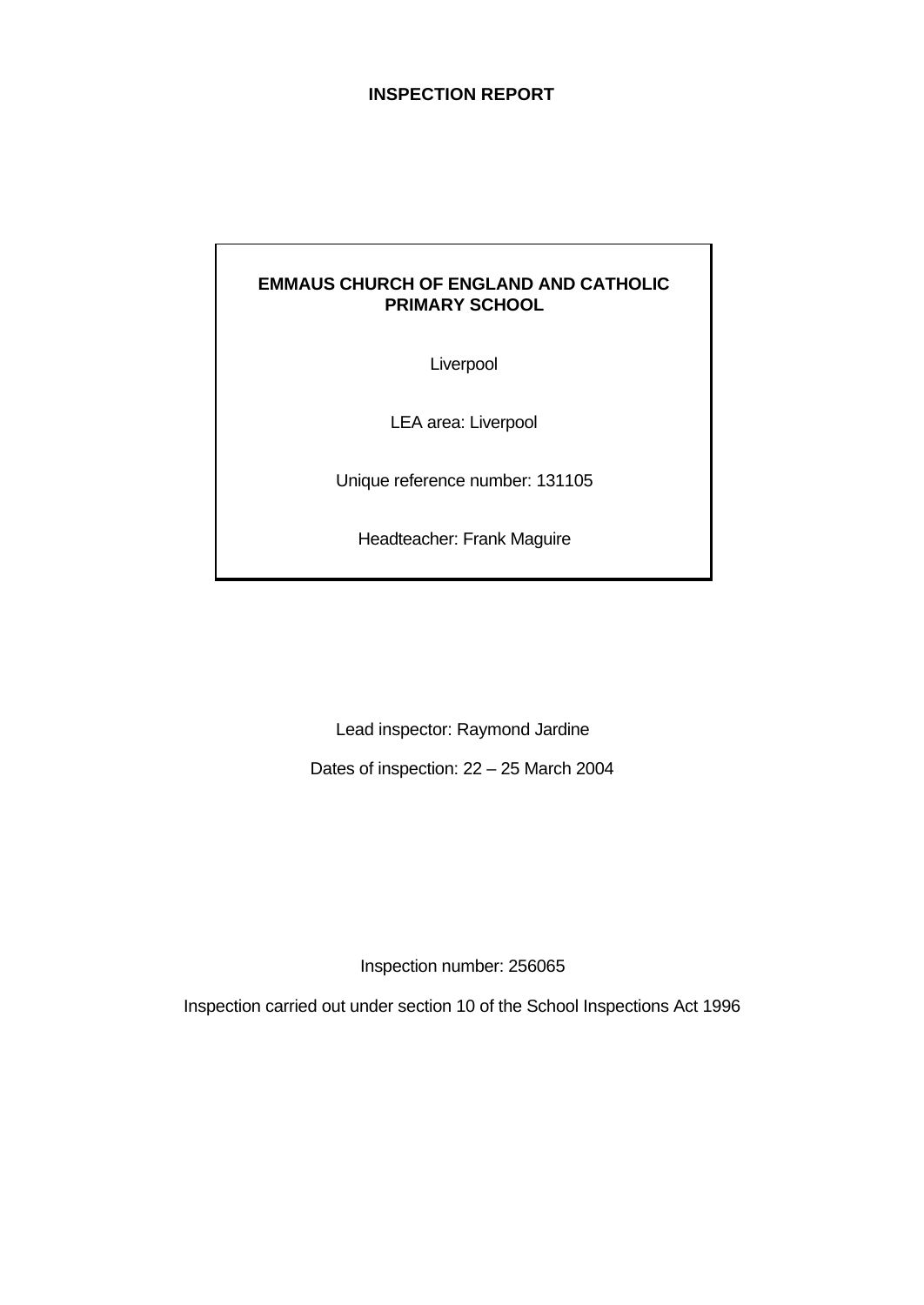© Crown copyright 2004

This report may be reproduced in whole or in part for non-commercial educational purposes, provided that all extracts quoted are reproduced verbatim without adaptation and on condition that the source and date thereof are stated.

Further copies of this report are obtainable from the school. Under the School Inspections Act 1996, the school must provide a copy of this report and/or its summary free of charge to certain categories of people. A charge not exceeding the full cost of reproduction may be made for any other copies supplied.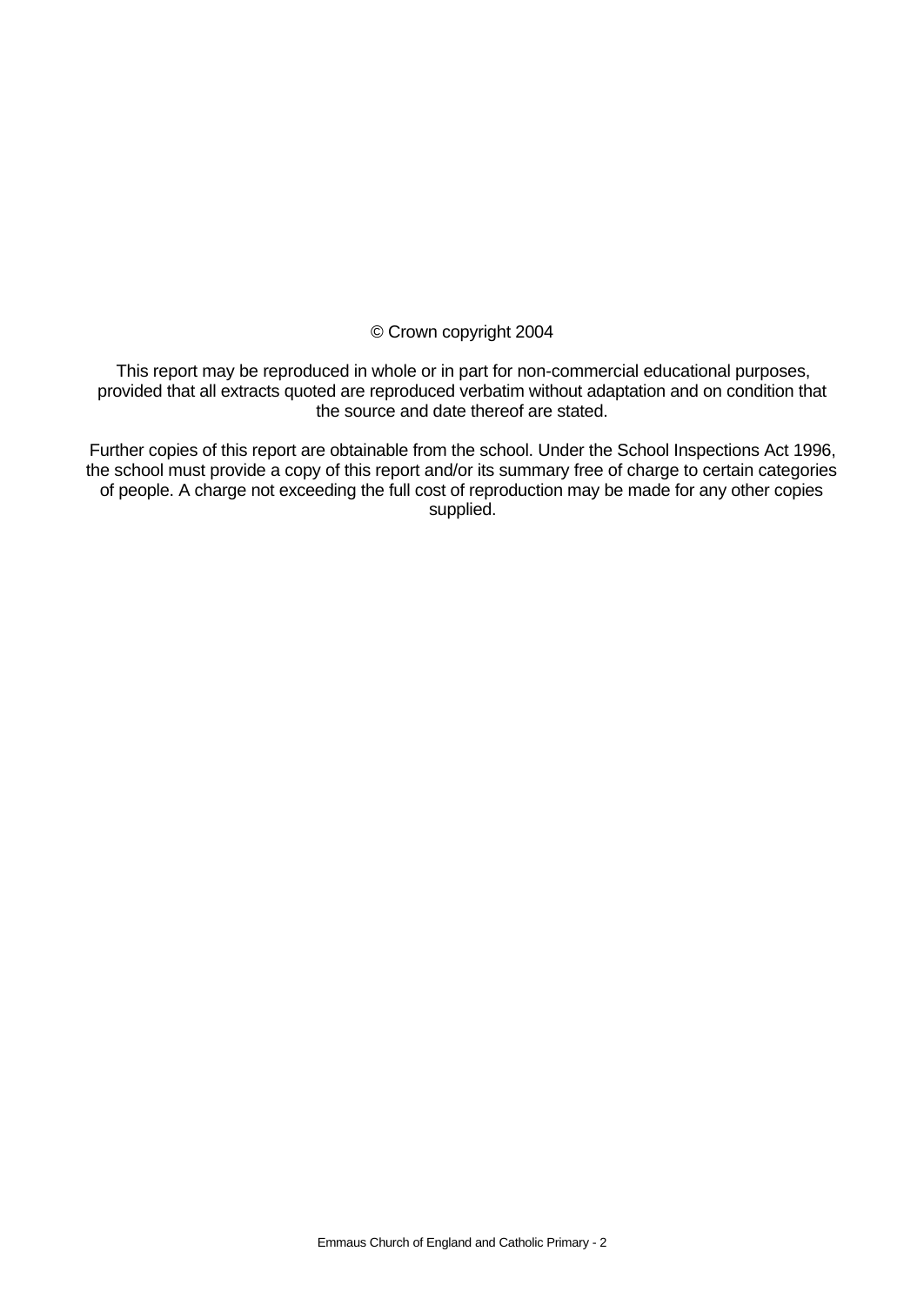# **INFORMATION ABOUT THE SCHOOL**

| Type of school:              | Primary                                             |
|------------------------------|-----------------------------------------------------|
| School category:             | <b>Voluntary Aided</b>                              |
| Age range of pupils:         | 3-11 years                                          |
| Gender of pupils:            | Mixed                                               |
| Number on roll:              | 463                                                 |
| School address:              | <b>Fir Tree Drive South</b><br><b>Croxteth Park</b> |
| Postcode:                    | Liverpool<br><b>L12 OJE</b>                         |
| Telephone number:            | 0151 2331414                                        |
| Fax number:                  | 0151 2331416                                        |
| Appropriate authority:       | The governing body                                  |
| Name of chair of governors:  | <b>Reg Towner</b>                                   |
| Date of previous inspection: | 15 June 1998                                        |

# **CHARACTERISTICS OF THE SCHOOL**

The school opened in September 1997. It is considerably larger than average and includes a nursery. The school is the only Church of England and Catholic Voluntary Aided school in the country. Most pupils come from the immediate surrounding housing estates in Croxteth Park. Their social backgrounds vary considerably; the proportion of pupils known to be eligible for free school meals is about average; most children are from families that live on private housing estates. Overall, the pupils' social and economic circumstances are about average. The great majority are of white UK heritage, but a small number (12) are of Chinese origin; only one pupil is at a relatively early stage of learning English. The proportion of pupils joining or leaving other than at the usual times is below average. The school is a very popular choice amongst parents in the area and is heavily oversubscribed.

There are 117 pupils on the register of special educational needs; above average. Of these, 26 receive additional support from outside agencies, including six who have a Statement of Special Educational Needs. Their needs vary considerably; six have dyslexic tendencies and six moderate learning difficulties. Three have social, emotional and behavioural and three speech and communication difficulties. Three pupils have autistic tendencies and a further five have physical disabilities, hearing or sight impairments. Pupils' attainment on entry is very wide ranging, but overall it is below average. The school has achieved recognition through a number of awards in recent years. It was the first to be recognised as a Centre of Excellence for the teaching of French in primary schools; the subject is taught to all pupils from the nursery onwards. In 2001, the school achieved the Basic Skills Quality Mark and in 2002, a National School Achievement Award and a Healthy Schools Award. The school works with a number of other primary schools and a secondary school as part of the Alt Education Action Zone.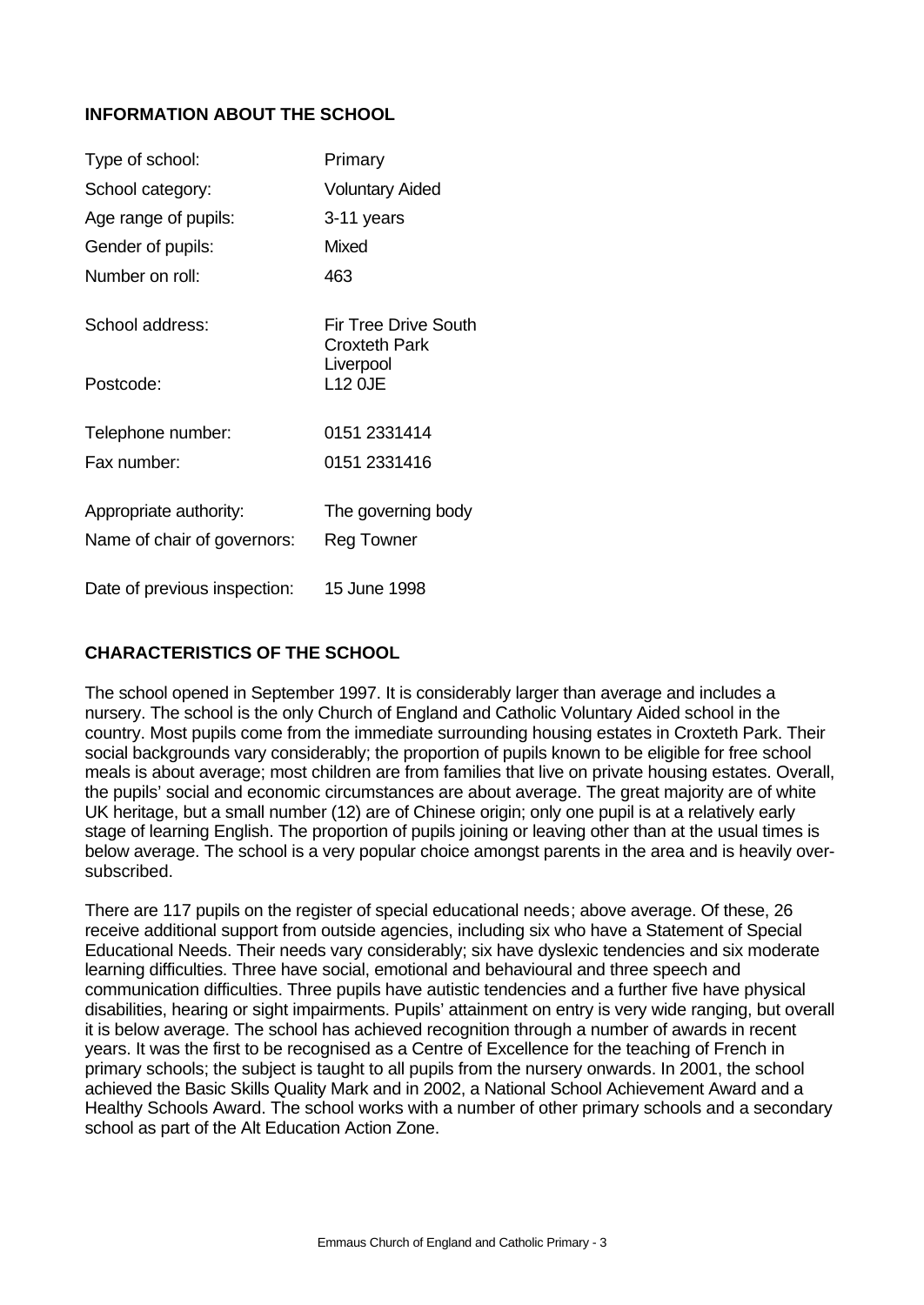# **INFORMATION ABOUT THE INSPECTION TEAM**

| Members of the inspection team |                        | <b>Subject responsibilities</b> |                                             |
|--------------------------------|------------------------|---------------------------------|---------------------------------------------|
| 7428                           | Raymond Jardine        | Lead inspector                  | Science                                     |
|                                |                        |                                 | Information and communication<br>technology |
| 9843                           | Sarah Drake            | Lay inspector                   |                                             |
| 30439                          | <b>Malcolm Heyes</b>   | Team inspector                  | <b>Mathematics</b>                          |
|                                |                        |                                 | Design and technology                       |
|                                |                        |                                 | Physical education                          |
|                                |                        |                                 | Special educational needs                   |
| 18027                          | <b>Sheila Mawer</b>    | Team inspector                  | <b>Foundation Stage</b>                     |
|                                |                        |                                 | Geography                                   |
|                                |                        |                                 | History                                     |
|                                |                        |                                 | <b>Music</b>                                |
| 31838                          | <b>Martyn Williams</b> | Team inspector                  | English                                     |
|                                |                        |                                 | French                                      |
|                                |                        |                                 | Art and design                              |
|                                |                        |                                 | English as an additional language           |

The inspection contractor was:

Serco QAA Herringston Barn **Herringston** Dorchester Dorset DT2 9PU

Any concerns or complaints about the inspection or the report should be made initially to the inspection contractor. The procedures are set out in the leaflet *'Complaining about Ofsted Inspections'*, which is available from Ofsted Publications Centre (telephone 07002 637833) or Ofsted's website (www.ofsted.gov.uk).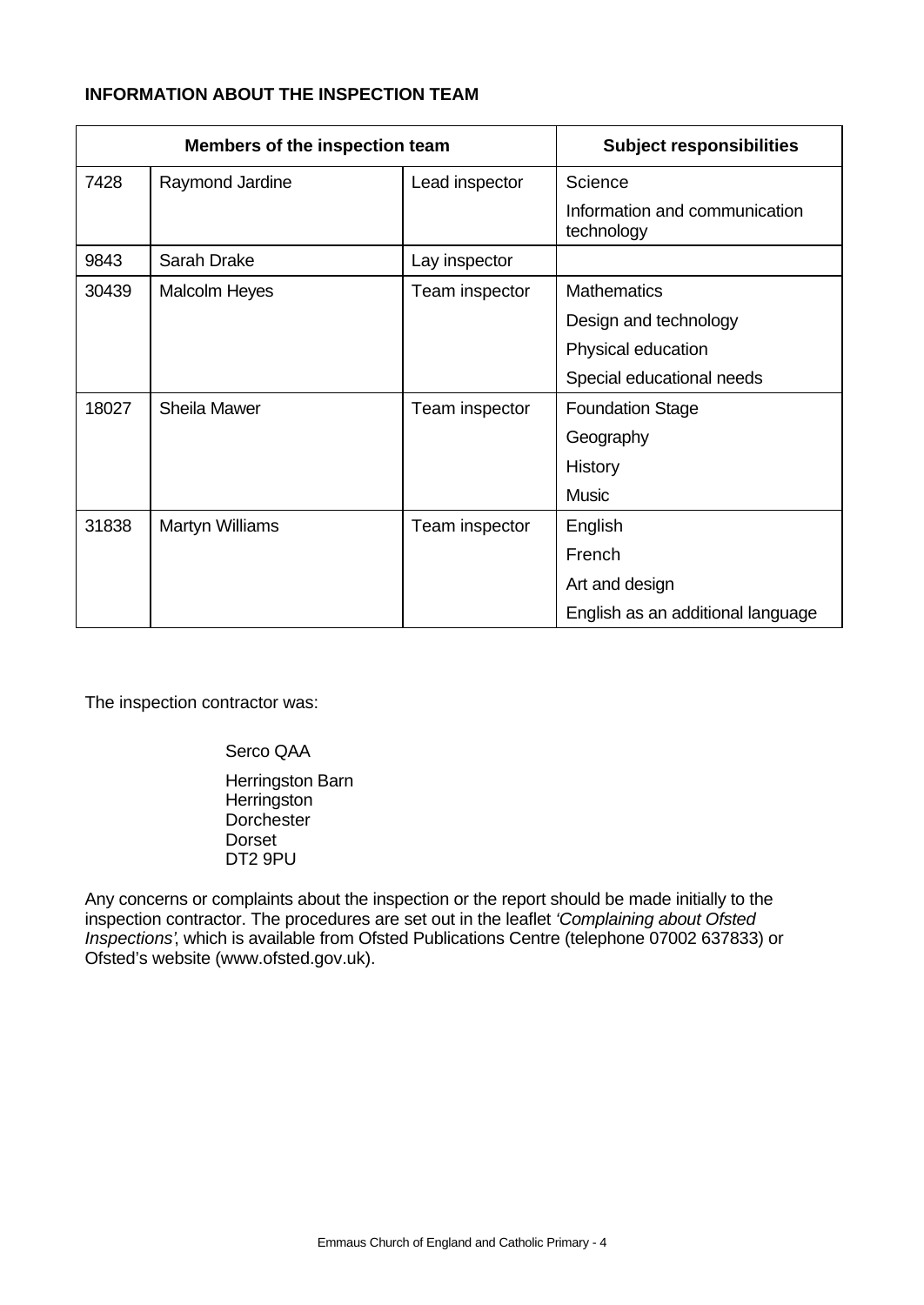# **REPORT CONTENTS**

|                                                                                                                                    | Page |
|------------------------------------------------------------------------------------------------------------------------------------|------|
| <b>PART A: SUMMARY OF THE REPORT</b>                                                                                               | 6    |
| <b>PART B: COMMENTARY ON THE MAIN INSPECTION FINDINGS</b>                                                                          |      |
| <b>STANDARDS ACHIEVED BY PUPILS</b>                                                                                                | 8    |
| Standards achieved in areas of learning, subjects and courses                                                                      |      |
| Pupils' attitudes, values and other personal qualities                                                                             |      |
| <b>QUALITY OF EDUCATION PROVIDED BY THE SCHOOL</b>                                                                                 | 11   |
| Teaching and learning<br>The curriculum<br>Care, guidance and support<br>Partnership with parents, other schools and the community |      |
| <b>LEADERSHIP AND MANAGEMENT</b>                                                                                                   | 16   |
| <b>PART C: THE QUALITY OF EDUCATION IN AREAS OF LEARNING</b><br><b>AND SUBJECTS</b>                                                | 19   |
| AREAS OF LEARNING IN THE FOUNDATION STAGE                                                                                          |      |
| <b>SUBJECTS IN KEY STAGES 1 AND 2</b>                                                                                              |      |
| <b>PART D: SUMMARY OF THE MAIN INSPECTION JUDGEMENTS</b>                                                                           | 34   |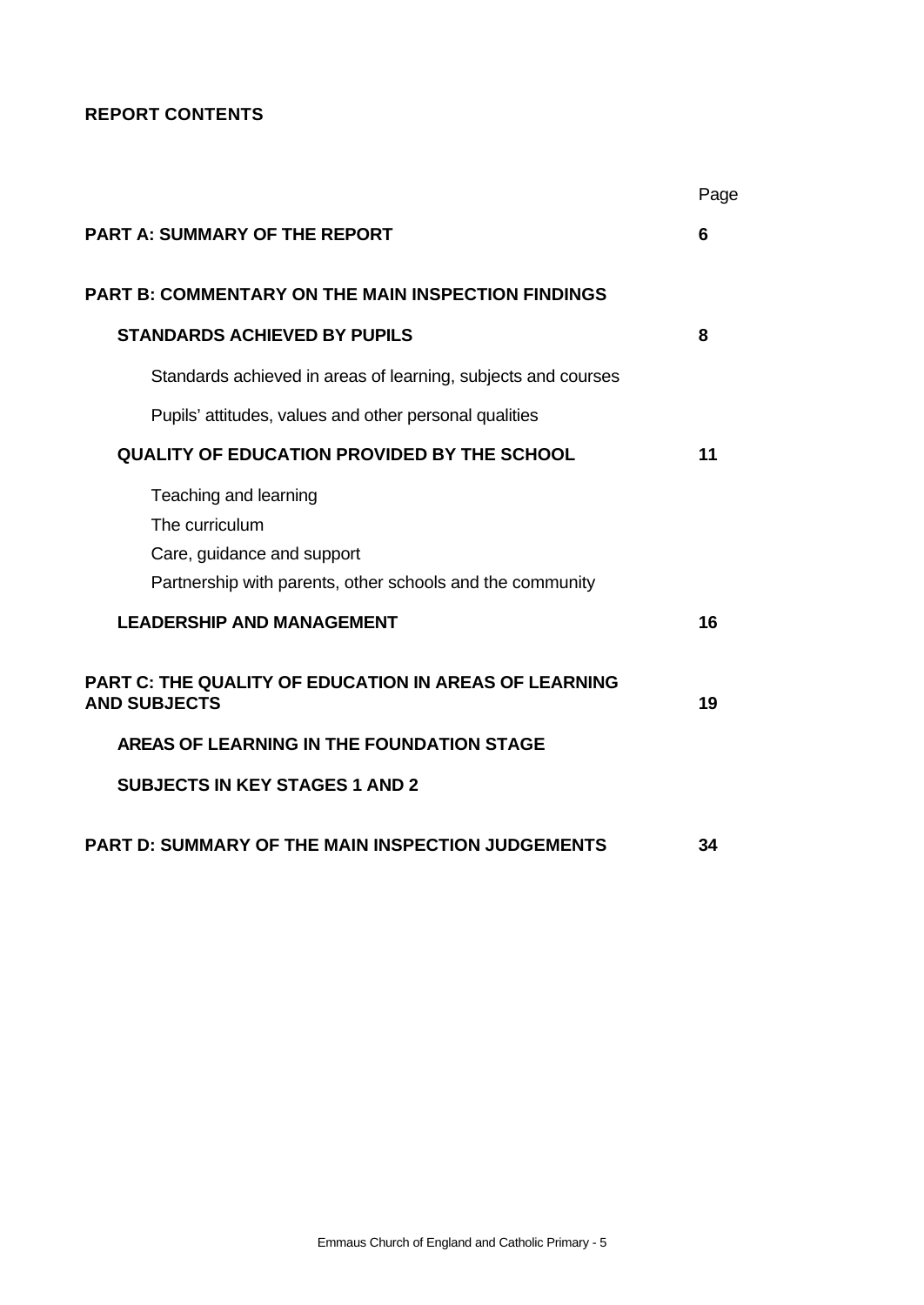# **PART A: SUMMARY OF THE REPORT**

# **OVERALL EVALUATION**

**Emmaus is a very good school that provides very good value for money.** The school is highly successful in fostering amongst all its pupils a sense of commitment, responsibility and respect for themselves and others. It is a very inclusive community where pupils achieve very well because teaching is very good. The school's leadership, management and governance are very effective.

The school's main strengths and weaknesses are:

- Pupils achieve very well, especially in English, French, science and information and communication technology (ICT), but they could apply their ICT skills more within subjects.
- Provision for children in the Foundation Stage is very good. Children enjoy a very rich curriculum that is meticulously planned, the teaching is very good and it is very well led.
- Lessons are challenging and very well planned for the range of pupils' abilities. Teachers stimulate pupils' interest and, consequently, they much enjoy lessons and learn very well.
- The school rigorously evaluates its performance, especially teaching and pupils' progress in English and mathematics, but assessment is not as well developed in other subjects.
- Provision for pupils with special educational needs is very good and it is very well managed. Pupils receive very well targeted support from teachers and teaching assistants.
- The curriculum is broad, innovative and much enriched by visits, events and a wide range of extra-curricular activities; talented pupils in particular gain much from these opportunities.
- Staff work closely as a team. They critically reflect on their work and are strongly committed to achieving high standards, inspired by the very good leadership of the headteacher.

There has been very good progress since the last inspection. Almost all the issues raised then have been addressed very well. Standards have also risen in most subjects, especially in the Foundation Stage, English, science and ICT, and the school now teaches French very successfully.

| <b>Results in National</b><br>Curriculum tests at the end<br>of Year 6, compared with: |      | similar schools |      |      |
|----------------------------------------------------------------------------------------|------|-----------------|------|------|
|                                                                                        | 2001 | 2002            | 2003 | 2003 |
| English                                                                                |      |                 |      |      |
| <b>Mathematics</b>                                                                     |      |                 | В    |      |
| Science                                                                                |      |                 |      |      |

# **STANDARDS ACHIEVED**

*Key: A - well above average; B – above average; C – average; D – below average; E – well below average Similar schools are those whose pupils attained similarly at the end of Year 2.*

**Overall achievement is very good,** including that of pupils with special educational needs and of pupils from minority ethnic backgrounds. In 2003, Year 6 standards in English were well above both national and similar school averages; mathematics standards were above average. The school met its targets in both subjects. Science standards dipped and were average. Year 2 standards in 2003 were above average in reading, but in line with the average in both writing and mathematics. Standards of the current Year 6 are well above average in English and science. Pupils are achieving very well in both subjects. In mathematics, they are above average and achievement is good. By Year 2, pupils make very good progress and attain above average standards in both reading and mathematics, but their writing is broadly average. Children in nursery and reception years also make very good progress, especially in their personal, social and emotional development where most exceed the goals they are expected to reach by the end of reception. In communication, language and literacy, knowledge and understanding of the world, and children's mathematical, physical and creative development, most meet the goals and some exceed them. Pupils attain very high standards in French and acquire good skills in ICT, some very good, but they do not apply them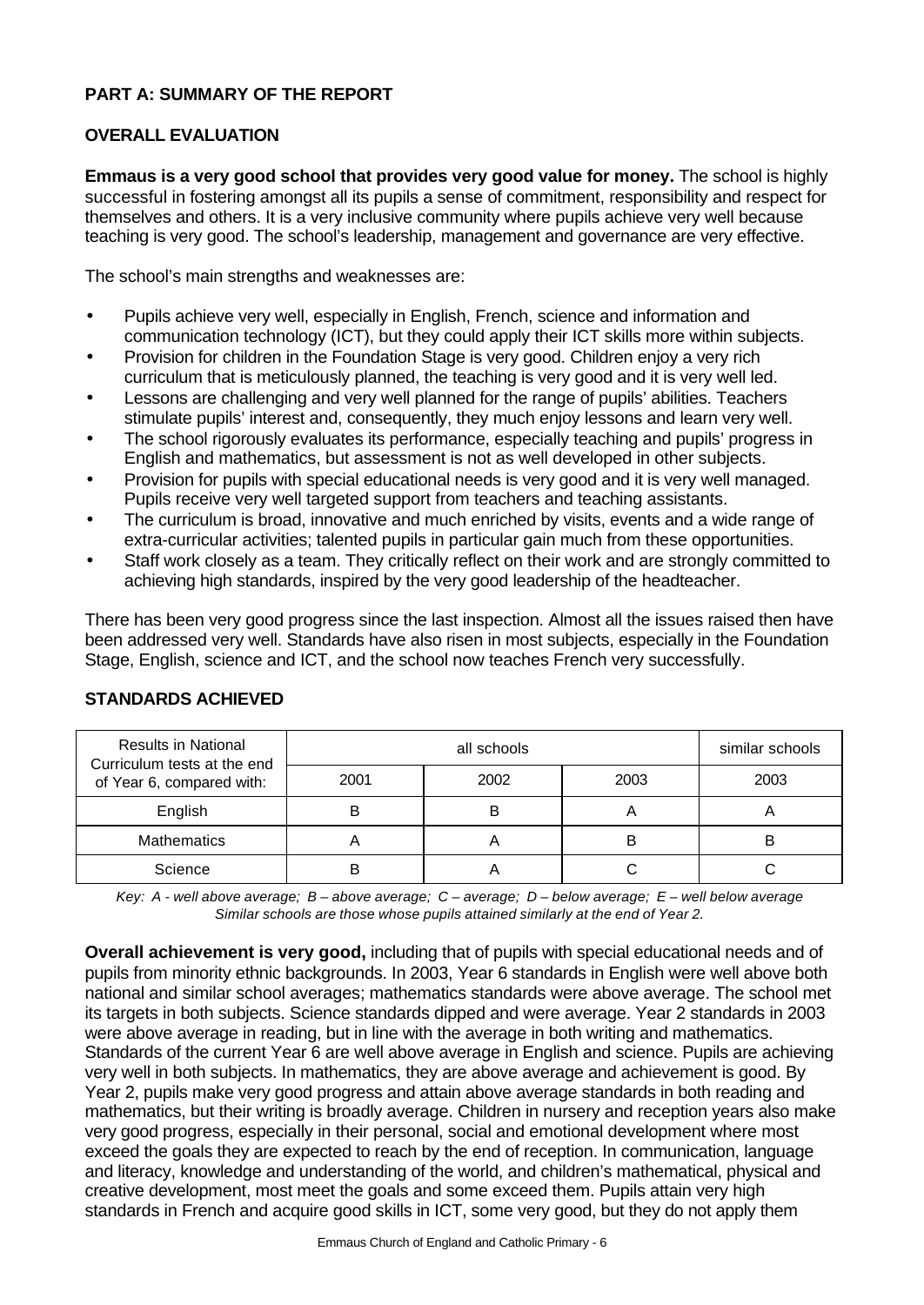enough within subjects because there are too few computers. Achievement in art and design, history and music is also good, especially for the many pupils involved in instrumental tuition.

**Pupils' personal qualities, including their spiritual, moral, social and cultural development,** are very good. They have very positive attitudes and very much enjoy school. Pupils behave very well and there have been no exclusions. Attendance and punctuality are also very good.

# **QUALITY OF EDUCATION**

# **The quality of education provided by the school is very good.**

**Teaching quality is very good.** Lessons are challenging and very well planned to meet the range of pupils' abilities. Teachers do much to capture pupils' interest so that they are often engrossed in learning. Class discussions are led very well; pupils are strongly encouraged to speculate and to explain their reasoning as a result of very effective questioning, and new technical vocabulary is emphasised. Resources are used very effectively to provide pupils with a variety of experiences to help them learn. Teaching assistants are very well briefed and make a major contribution to the learning of those with special educational needs. The curriculum is very broad and much enriched through innovative experiences, visits and visitors and a very good range of extra-curricular activities is offered. The accommodation is attractive, but it is full and is being extended. The school provides excellent care for its pupils. Partnerships with parents, the community and other schools are very well developed and effective in helping raise standards.

#### **LEADERSHIP AND MANAGEMENT**

#### **Leadership and management are very good.**

The headteacher provides very good leadership and direction for school developments; he has successfully united the staff to work closely as a team towards common aims and values. The school evaluates its performance thoroughly, especially teaching and pupils' standards, and there is much delegation of responsibility throughout the school. Governors fulfil their statutory responsibilities very well; they make a major contribution to the school's success and have been centrally involved in shaping its direction.

# **PARENTS' AND PUPILS' VIEWS OF THE SCHOOL**

Parents are highly satisfied and are proud of the school. They feel that it is at the heart of the community and is providing a very good education, but a few would like to be consulted more. Pupils are also highly satisfied. They enjoy school, find other children friendly and the staff fair to them. Most pupils find lessons interesting, feel they work hard and learn a lot.

# **IMPROVEMENTS NEEDED**

The most important things the school should do to improve are:

- Extend resources for ICT to enable pupils to apply their ICT skills across the curriculum and so raise standards further.
- Improve systems for monitoring pupils' progress in subjects other than English and mathematics to ensure that they build systematically on their knowledge and skills from year to year.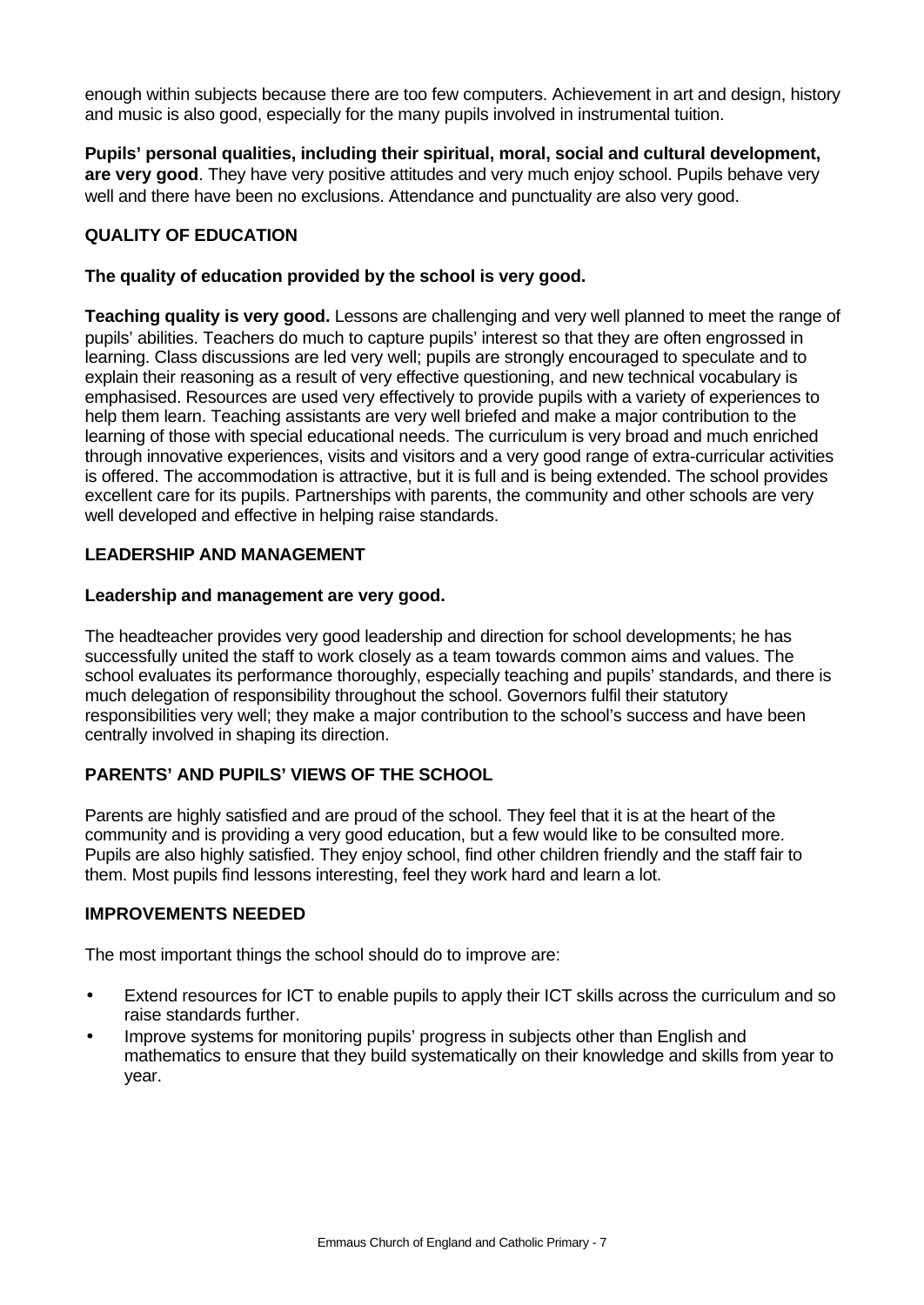# **PART B: COMMENTARY ON THE INSPECTION FINDINGS**

# **STANDARDS ACHIEVED BY PUPILS**

#### **Standards achieved in areas of learning, subjects and courses**

Achievement is very good in Years 1 and 2 and in Years 3 to 6. The Foundation Stage is a strength of the school; children achieve very well in all the areas of learning, especially in their personal social and emotional development. Pupils of different abilities, social and ethnic backgrounds make very good progress. By Year 6, standards are above average in most subjects and well above in some.

#### **Main strengths and weaknesses**

- Pupils achieve at least well in all subjects and particularly well in English, French and science where the provision is very good.
- Pupils with special educational needs are very well supported in lessons and through targeted small group work and, consequently, make very good progress.
- Gifted and talented pupils are provided with many opportunities to excel, especially through extra-curricular activities and events covering the creative arts and sports.
- Pupils acquire good basic skills in information and communication technology, but limited access to computers constrains their application of these skills in subjects.

# **Commentary**

1. Standards in the 2003 national tests for Year 6 pupils were well above those nationally in English. The results show a steady improvement in recent years compared to the national pattern. The results for 2003 were well above similar schools, including the proportion achieving above the expected Level 4. In mathematics, standards were above average on all comparisons; national, similar schools and a very good proportion also achieved the higher Level 5. Even so, standards were not quite as high as in the previous two years when they were consistently well above average. The school almost met its targets in both English and mathematics for the proportions achieving the expected level in 2003 and exceeded them for those achieving Level 5. Science standards dipped in 2003; the average points scored were in line with similar schools' averages, but a good proportion achieved the higher Level 5. This year group had more low attaining and special educational needs pupils than other year groups. Science standards have been more typically above or well above average in previous years. Boys have tended to achieve better than girls in English, in contrast to the national patterns. Taking all these subjects together, standards at Emmaus have been quite consistently above or well above average throughout the past four years.

| Standards in:      | School results | National results |
|--------------------|----------------|------------------|
| English            | 28.3 (27.7)    | 26.8 (27.0)      |
| <b>Mathematics</b> | 27.9 (29.0)    | 26.8 (26.7)      |
| Science            | 29.0(30.1)     | 28.6 (28.3)      |

#### **Standards in national tests at the end of Year 6 – average point scores in 2003**

*There were 59 pupils in the year group. Figures in brackets are for the previous year*

2. Standards seen in Year 6 during the inspection in English remain well above average and pupils are achieving very well. In mathematics, standards are above average; pupils of all abilities are achieving well. Science standards have improved since the dip of last year and are now well above average again, especially in pupils' knowledge and understanding of facts and principles. Pupils' scientific enquiry skills are also good, but fewer pupils are working consistently at the higher levels in this area than in other aspects of science. These successes are due to the very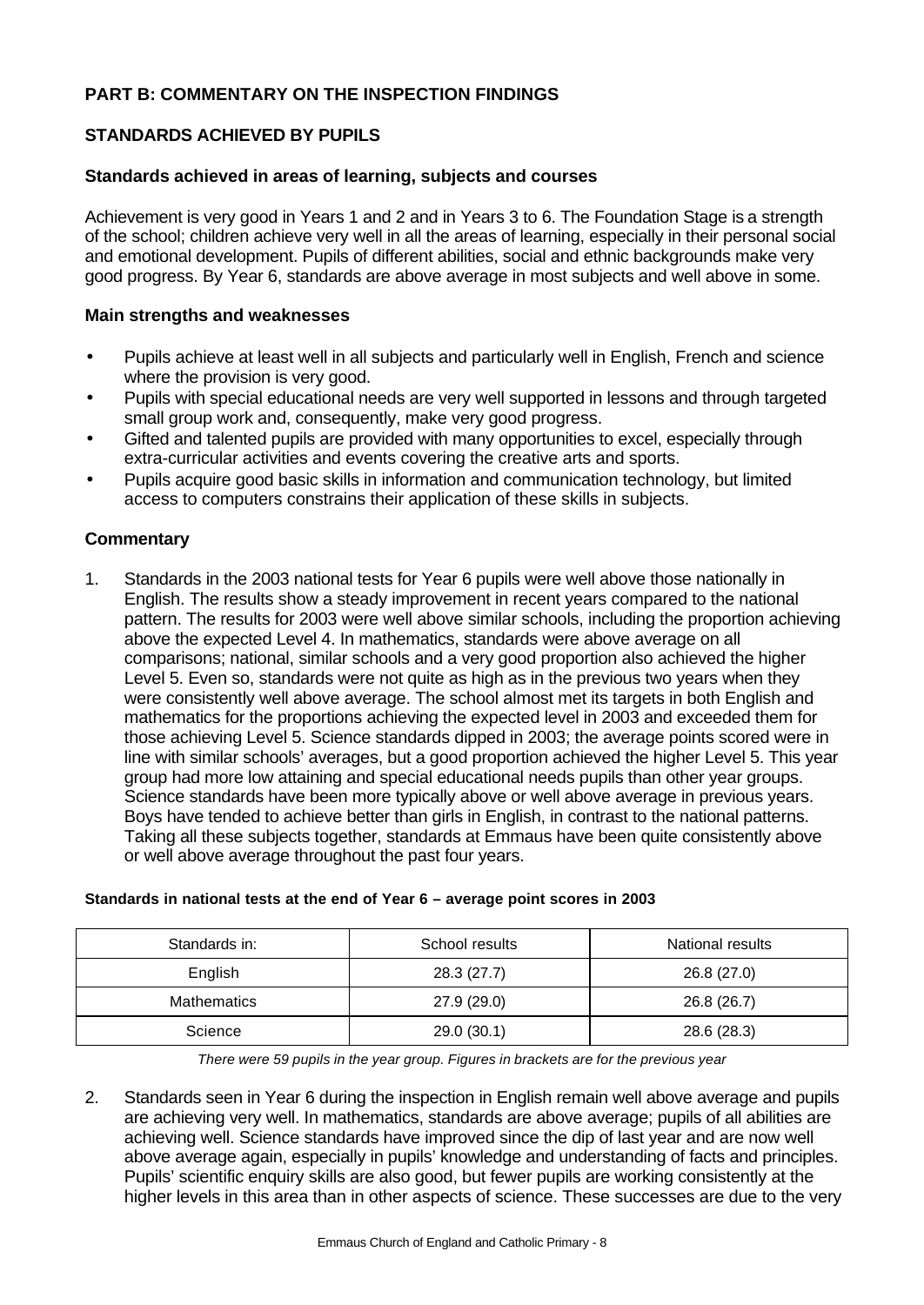good leadership of these subjects, close monitoring of pupils' progress in English and mathematics, and the high quality of teaching.

3. In 2003, standards in national tests for Year 2 were above both the national and similar schools' averages in reading and in line in both writing and mathematics.

| Standards in: | School results | National results |
|---------------|----------------|------------------|
| Reading       | 16.8(16.5)     | 15.7 (15.8)      |
| Writing       | 15.1(15.1)     | 14.6 (14.4)      |
| Mathematics   | 16.8 (16.6)    | 16.3 (16.5)      |

#### **Standards in national tests at the end of Year 2 – average point scores in 2003**

*There were 60 pupils in the year group. Figures in brackets are for the previous year*

- 4. Standards seen in Year 2 are generally above average. Pupils' reading standards and speaking and listening are good, but writing is about average. Standards in mathematics and science are above average. Taking account of their prior attainment, pupils achieve very well in these subjects.
- 5. Pupils enter the nursery with below average standards. As a result of the very good provision made for them throughout the Foundation Stage, children achieve very well in all the six areas of learning. Most reach the goals they are expected to reach by the end of the reception year; some exceed them, particularly in their personal, social and emotional development.
- 6. For the past three years, all pupils study French from their nursery year through to Year 6 as part of a local education authority wide initiative. The provision made is very good and there is some outstanding practice. Consequently, pupils are achieving very well and by Year 6, they show high standards. The school enjoys a very good partnership with local authority support staff who contribute much to these very good achievements.
- 7. Pupils attain above average standards and some, well above average standards in information and communication technology (ICT) by Year 6. Effective use is made of computers in classrooms and the small ICT suite, but there are not enough of them. This constrains the pace at which pupils acquire and apply their skills across the curriculum. Pupils also achieve well in history and art and design because teaching is good and good use is made of resources and the wider community. In music, standards are good overall; many pupils achieve high standards as a result of the extensive instrumental tuition offered to them and their involvement in the school choir and orchestra.
- 8. Pupils with special educational needs are supported very well in classrooms and in small group withdrawal sessions; teaching assistants are well trained and very effective in their work with these pupils. The school has a register of gifted and talented pupils; they also achieve very well, partly as a result of the opportunities provided by the school's many extra-curricular activities, covering sport, music and the arts. Minority ethnic pupils such as those of Chinese origin are fully integrated into school life and are achieving high standards. Overall, the school is a very inclusive community.
- 9. The school's many successes are due in large part to the very good leadership and vision provided by the headteacher and governors. Since the school opened seven years ago, strongly Christian values have been established that underpin the school's ethos, also breadth of experiences aimed at broadening pupils' horizons and a commitment amongst all staff to high achievement through innovation. The school community works closely together around these principles.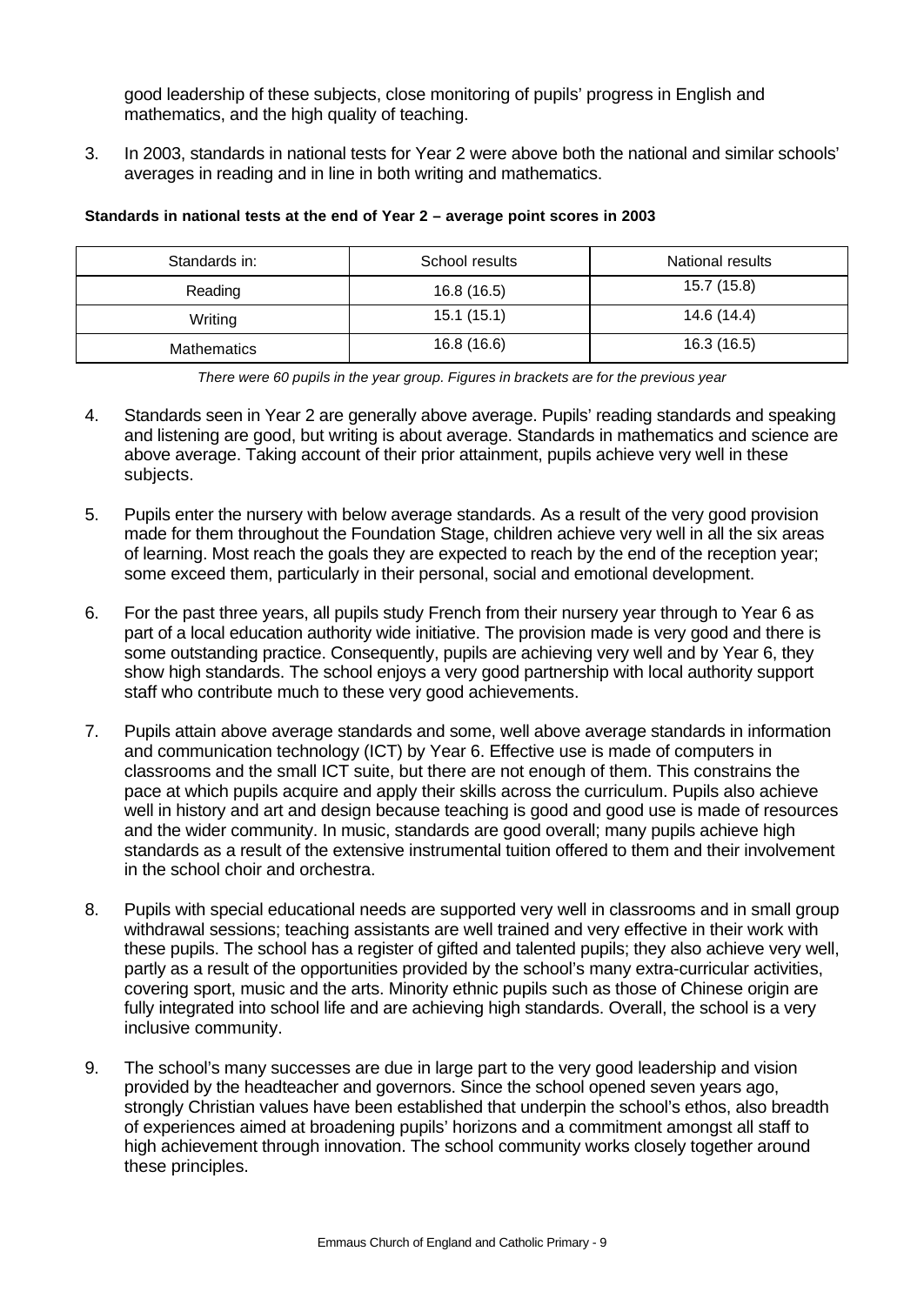# **Pupils' attitudes, values and other personal qualities**

Pupils have very good attitudes, behave very well and their attendance and punctuality are also very good. The school promotes pupils' spiritual, moral, social and cultural development very well.

#### **Main strengths and weaknesses**

- The determination to foster pupils' all-round personal development creates a happy, harmonious community and very positive environment for learning.
- Pupils enjoy being at school and love learning.
- The quality of relationships within the school is exceptional.
- Pupils respond very well to staff members' skilful, consistent and positive behaviour management. Children's behaviour in the nursery and reception classes is outstanding.
- Pupils' high levels of attendance support their learning very well.

- 10. Parents and pupils are united in their opinion that pupils are very happy at Emmaus. This is clear from the way that pupils arrive in the morning with a smile on their face, settle quickly at the beginning of sessions and eagerly participate in whatever their teachers have organised for them to do. Pupils listen very well to both adults and each other, sustain their concentration for long periods of time and are very keen to volunteer answers or opinions, while at the same time being patient about waiting their turn. This is because teachers give clear instructions, plan interesting activities and, most importantly, listen very well to what pupils have to say, valuing their thoughts and thus helping pupils of all abilities to grow in confidence. Pupils think about their work, take care with its presentation, try hard to improve it and are proud of their achievements.
- 11. Pupils and staff enjoy each other's company, treating each other with great respect. Bullying or other unpleasantness is almost unheard of and, according to pupils and parents, any hint of such activity is dealt with extremely swiftly and effectively. All pupils, whatever their ethnicity or ability, are fully included in all the school's activities. Boys and girls play together naturally, whether in a large, roaming game of football in the junior playground or taking turns at communal skipping in the infants. They take good care of each other, noticing if someone has fallen over or is feeling upset, and are also generous in their support of others less fortunate than themselves. In lessons, pupils share resources, collaborate well and discuss their work sensibly, understanding that others' ideas can be very valuable. Throughout the day, pupils behave extremely well because staff are very vigilant and skilled at nipping potential problems in the bud, usually by judicious use of praise to remind pupils about the school's expectations. There have been no exclusions.
- 12. The provision in the Foundation Stage for children's personal, social and emotional development is excellent. The children's attitudes to learning are very good and their behaviour is excellent; they have a strong desire to learn. They are very confident in their learning and display high levels of independence and support for one another. Consequently, their achievement is excellent and most are likely to exceed the goals expected by the end of their reception year in this area of learning.
- 13. One of the school's major strengths is the way in which it helps pupils to develop personal responsibility and enjoyment of life. All staff act as very good role models, working enthusiastically and clearly demonstrating that they understand that the children's needs come first. They encourage pupils to consider their own and others' feelings, to value the wonders of life, to form their own beliefs and be prepared to stand up for them. They give very clear guidance about what actions help a society to work well. They choose thought-provoking subject matter, such as true friendship, racism in America in the 1950s and 60s, or whether smoking should be banned in public places, to consider across a range of subjects, as well as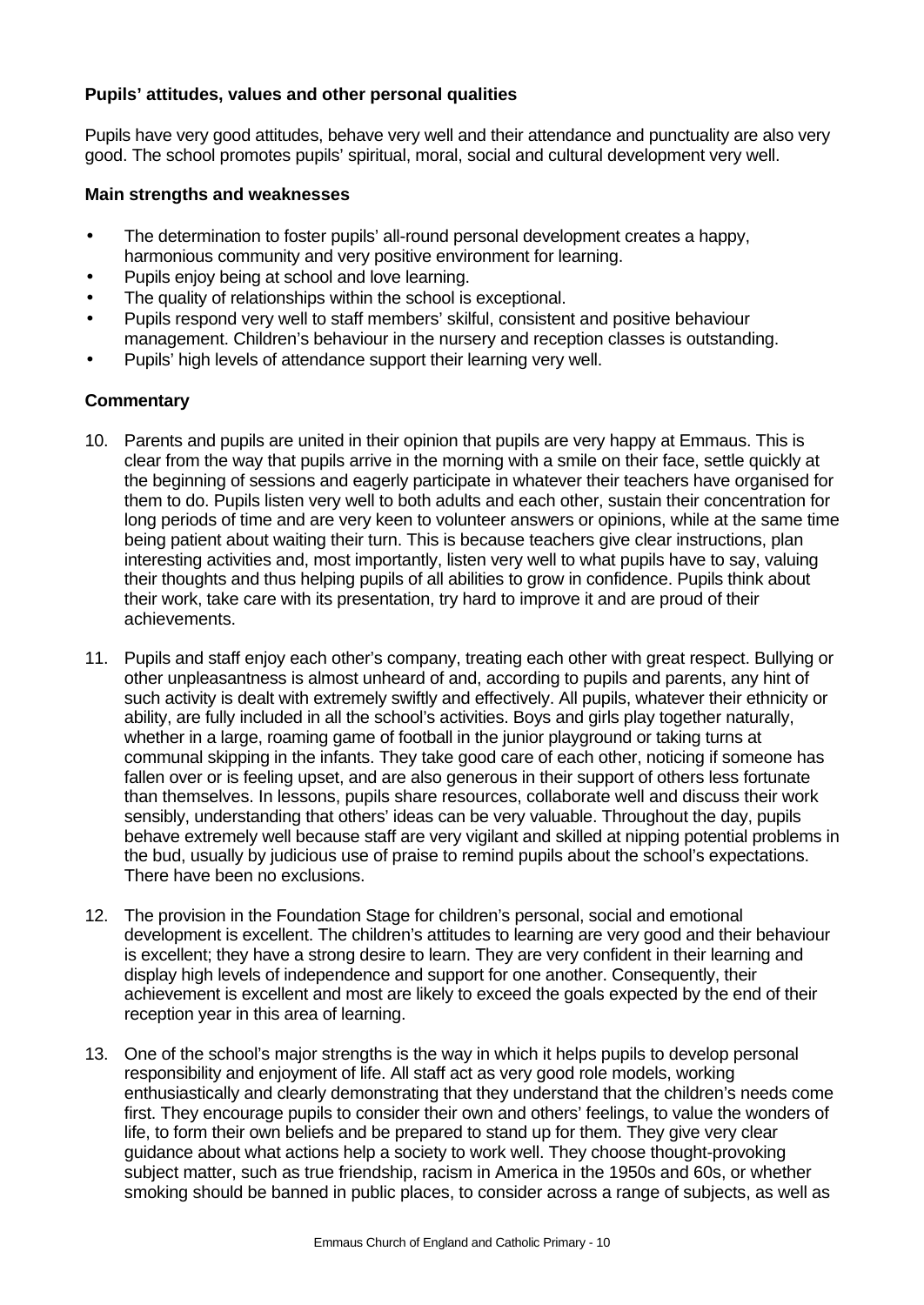in assemblies and 'circle time'<sup>1</sup>. The provision of French for all pupils immediately extends their cultural awareness, but the school also deepens this through, for instance, an African art week, celebration of the Chinese New Year, pupils' poetry writing inspired by aboriginal artefacts or the story of the willow pattern plate. None of the school's efforts in this area of pupils' personal development is half-hearted; everything is firmly grounded in its stated intention of 'fostering within the school community a sense of commitment and responsibility, respecting others and oneself'. In this it is highly successful.

14. Absence levels are very low and, for the great part, caused by genuine illness. Almost all pupils attend school very regularly and punctually, with very few being taken on holiday during term time. The school is rigorous in its monitoring and tracking of attendance, contacting parents swiftly if they have not given a reason for their child's absence, and it makes good use of Education Action Zone (EAZ) funds to reward good attendance. The result is that pupils do not have gaps in their learning and, therefore, make sustained progress in their work.

#### *Attendance in the latest complete reporting year (%)*

| Authorised absence |     | Unauthorised absence |     |  |
|--------------------|-----|----------------------|-----|--|
| School data        | 4.3 | School data<br>0.0   |     |  |
| National data      | 54  | National data        | 0.4 |  |

*The table gives the percentage of half days (sessions) missed through absence for the latest complete reporting year.*

# **QUALITY OF EDUCATION PROVIDED BY THE SCHOOL**

The quality of education is very good. Teaching and learning are very good and there are examples of outstanding practice. The curriculum is very broad and imaginatively planned and the school offers a very good range of extra-curricular activities and clubs. Provision for pupils' health, welfare and safety is outstanding. Pupils receive very good guidance and support; their views are listened to and they are very involved in the life of the school. Partnerships with parents, the community and other schools are very strong.

# **Teaching and learning**

l

Teaching and learning are very good and have improved considerably since the last inspection. The teaching in the Foundation Stage is a particular strength. Assessment is used very well to adapt work for pupils' abilities and to follow their progress in English and mathematics, but assessment in other subjects is not as highly developed

# **Main strengths and weaknesses**

- Teaching quality is very good in Years 1and 2 as well as in Years 3 to 6. It is particularly strong in the Foundation Stage, English, science and French.
- Lessons are stimulating and challenging so that pupils are fully engaged in learning; speaking and listening are strongly encouraged and new vocabulary emphasised.
- Pupils are set targets and their progress is closely monitored in English and mathematics, but assessment in other subjects is not as sharply focused.
- Most lessons are very well planned and adapted for the range of pupils' abilities.
- Teaching assistants are briefed very well and are very effective, consequently, pupils with special educational needs learn and achieve very well.
- Resources are used very effectively to involve pupils and to provide a variety of experiences that help all of them to learn.

<sup>&</sup>lt;sup>1</sup> During 'circle time' pupils discuss a wide range of personal and general issues. It is agreed by all pupils that no interruptions should occur and only one person at a time will speak. Respect for other pupils' views will occur at all times.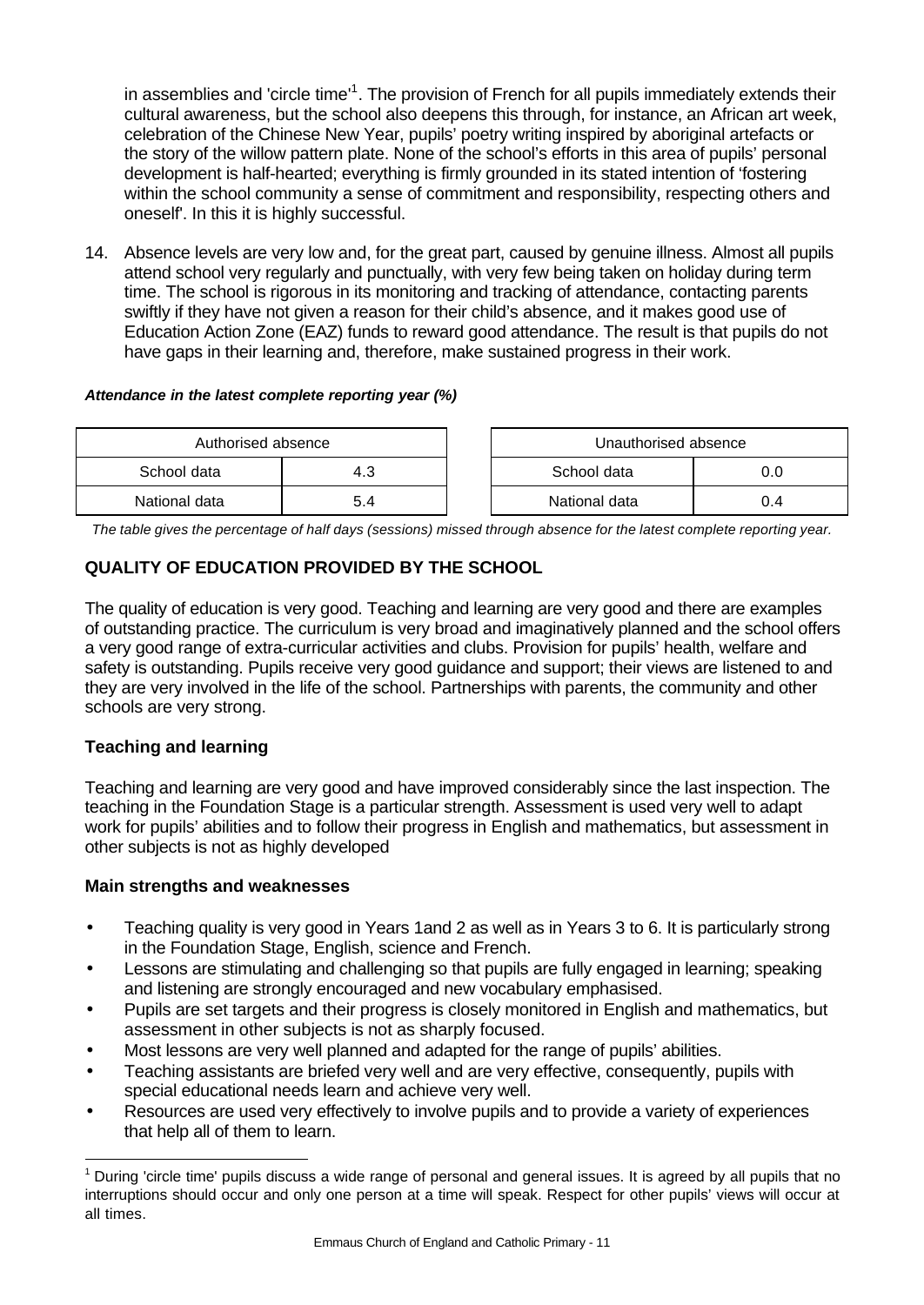# **Commentary**

15. Teaching and learning are very good. There are particular strengths in the teaching of English, science and French, although some very good teaching was seen in almost all the subjects inspected. Pupils very much enjoy lessons because they are stimulating and teachers plan them very carefully to engage everyone in learning. Relationships throughout are very good so that no time is wasted in managing pupils' behaviour or keeping them focused. Parents who responded to the inspection questionnaire thought teaching is good and that their children are working hard.

#### *Summary of teaching observed during the inspection in 58 lessons*

| Excellent | Verv good | Good     | Satisfactory | Unsatisfactorv | Poor          | Verv Poor |
|-----------|-----------|----------|--------------|----------------|---------------|-----------|
| 4 (7%)    | 24 (41%)  | 29 (50%) | $(2\%)$      | $0(0\%)$       | <u>)</u> (0%) | $0(0\%)$  |

*The table gives the number of lessons observed in each of the seven categories used to make judgements about lessons; figures in brackets show percentages where 30 or more lessons are seen.*

- 16. At the time of the last inspection when the school was very new, teaching quality was mainly good. The substantial improvements since then are due in no small part to close teamwork and support between teachers that is fostered by team leaders of each phase. They oversee teachers' performance management and ensure that the best practices are shared and built on. Planning for lessons is very good throughout the school. A strong feature is the very effective use of resources to ensure that pupils learn in several ways; through visual, auditory and first-hand experience. This reflects training that the teachers have received and ensures that all pupils are fully engaged in learning. A very good example is provided by a Year 2 lesson where the teacher used glove puppets and soft toys to engage pupils in role play; this delighted and captivated them as they took on the role of animals, speaking in French to a very high standard for their age. Computers in classrooms are also much used (although there are too few of them) to enable pupils to practise new skills or to undertake work linked to their topics, for example, to research and present information.
- 17. Teaching in the Foundation Stage is consistently very good. Teachers set high expectations in the learning. Very effective teamwork and planning ensures a very good balance of stimulating teaching and opportunities for children to learn productively through play. Staffing levels are generous; the high numbers with special educational needs and the one child at an early stage of learning English receive very good levels of support. Relationships are outstanding, and as a result, children's personal, emotional and social skills improve quickly, impacting very positively on standards.
- 18. Teachers adapt the pitch of work very well to meet the needs of different groups of pupils in their classes, especially in English and mathematics. Teaching assistants are very well trained and briefed on their role within lessons. They know the pupils very well; in consequence, those with special educational needs make very good progress towards their targets. Short withdrawal sessions for targeted pupils in literacy and numeracy led by them are also very effective. Pupils' progress is followed very closely in English and mathematics towards targets that are regularly reviewed. However, assessments in other subjects, notably science and ICT, are not as well developed. Teachers have less subject specific information on which to monitor pupils' achievements over time and to build on their knowledge and skills. The school is aware of this and is working to improve it.
- 19. Most lessons are very challenging; the contexts chosen are often stimulating and capture pupils' interest. Lesson objectives are displayed and explained to pupils at the start of lessons and often used as the focus of well conducted plenary sessions, although not as much so in French lessons. Teachers have good subject knowledge. This is evident in the quality of their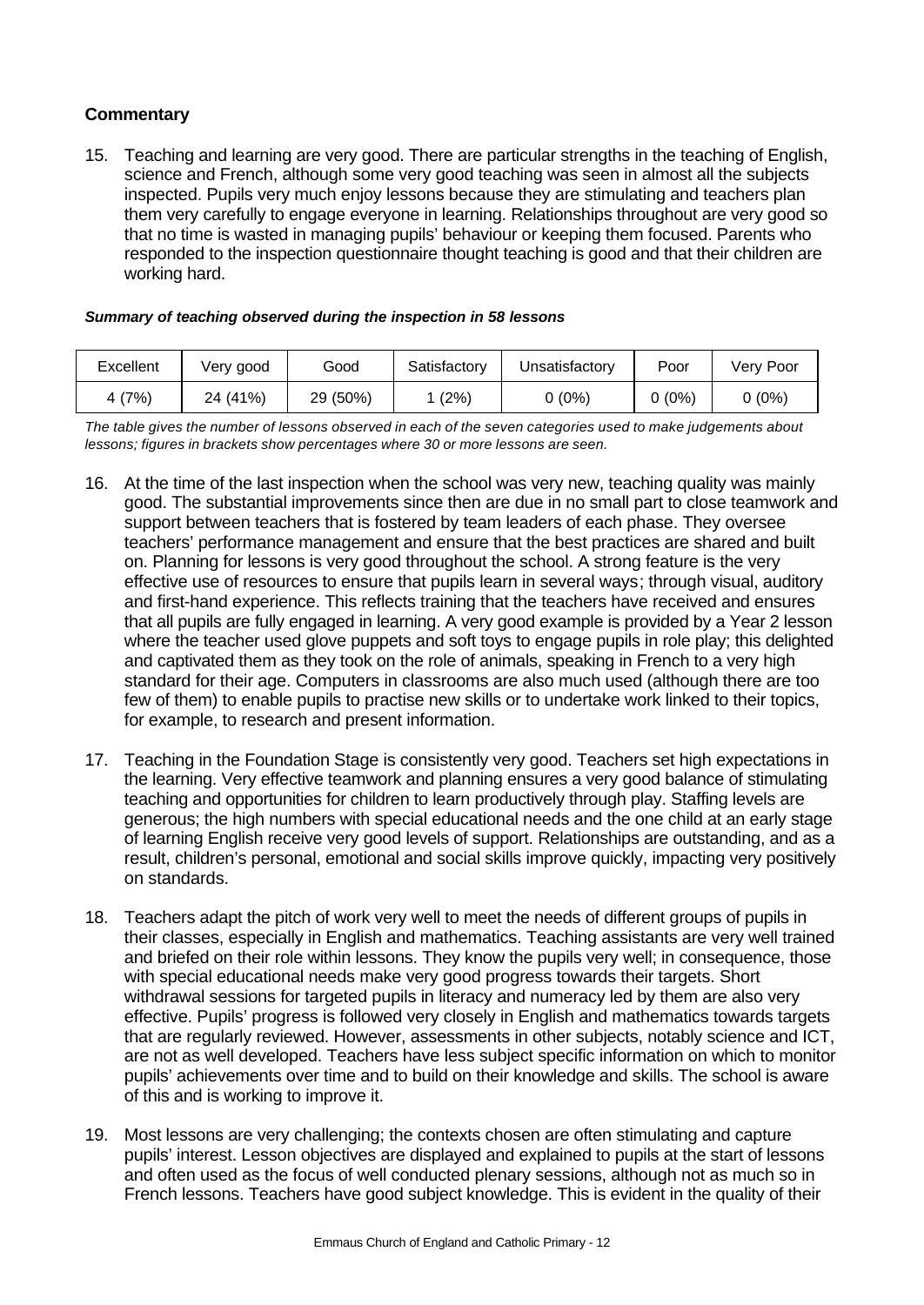explanations and in their use of questioning that often results in pupils explaining their reasoning or applying their knowledge to speculate and to predict. Computer projectors and whiteboards in particular are used to good effect to illustrate points and to teach new skills. Speaking and listening are strongly encouraged amongst pupils; this contributes much to their confidence and self-esteem. In almost all lessons, technical vocabulary is displayed prominently and pupils are encouraged to apply the new terms in their responses and written work. Class discussions are very well managed; pupils are often engrossed in them and they listen very carefully to others' responses and say if they agree or not. Occasionally, where these go on for too long, pupils sometimes become restless. Teachers set homework regularly to extend the learning from lessons. Marking is very helpful; pupils receive much feedback in the form of written comments and correction that helps them improve.

# **The curriculum**

The Foundation Stage curriculum provides a very good range of learning opportunities. The curriculum for Years 1 to 6 and its enrichment are very good; it is broad and pupils are involved in diverse and stimulating learning activities. There is a good match of teachers and teaching assistants to support the curriculum, alongside good resources and adequate accommodation.

#### **Main strengths and weaknesses**

- The curriculum is very well planned and innovation is encouraged; pupils are prepared very well for the next stage in their education.
- There are too few computers to enable pupils to practise their skills or to apply them across subjects, both in classrooms and in the computer suite.
- There is very good inclusion practice employed by all members of staff.
- Pupils enjoy a very good range of enrichment activities and experiences that are well attended.
- Very effective provision is made for pupils with special educational needs.
- Teaching staff and teaching assistants are very skilled, and there are good resources to deliver the curriculum, but the school's accommodation is very full.

- 20. The curriculum is reviewed on a regular basis and updated to meet the needs of all pupils. Teachers plan together in teams, consequently, pupils in parallel classes have similar experiences. Good progress has been made since the time of the last inspection, for example, there are now policies and schemes of work in place for ICT and design and technology.
- 21. The school has employed innovative strategies to improve curricular opportunities for pupils. French is taught throughout all years from the nursery, involving school staff, a specialist local education authority teacher and native-speaker French language assistant. Many pupils from Year 5 were involved in the making of a very high quality drama that was professionally recorded on to DVD about the dissolution of the monasteries, involving dance music and drama. The planning of the ICT curriculum is also innovative in the way it electronically links in the school's resources to teaching plans and so helps support and guide teachers. However, there are currently insufficient computers in the computer suite and classrooms for pupils to develop and consolidate skills already learnt. This also restricts teachers' ability to apply pupils' good ICT skills more fully across subjects. Pupils are prepared very well for the next stage in their education. For example, teachers from the different high schools teach lessons to Year 6 pupils in the summer term before they leave, and there is a bridging project undertaken in science to help with the transition.
- 22. The quality of the curriculum in the Foundation Stage is very good. All areas of learning are planned meticulously and delivered very effectively. The curriculum is particularly innovative in providing outstanding provision for children to learn in the imaginative play areas and in the teaching of French. There is a high focus on helping children to acquire good standards in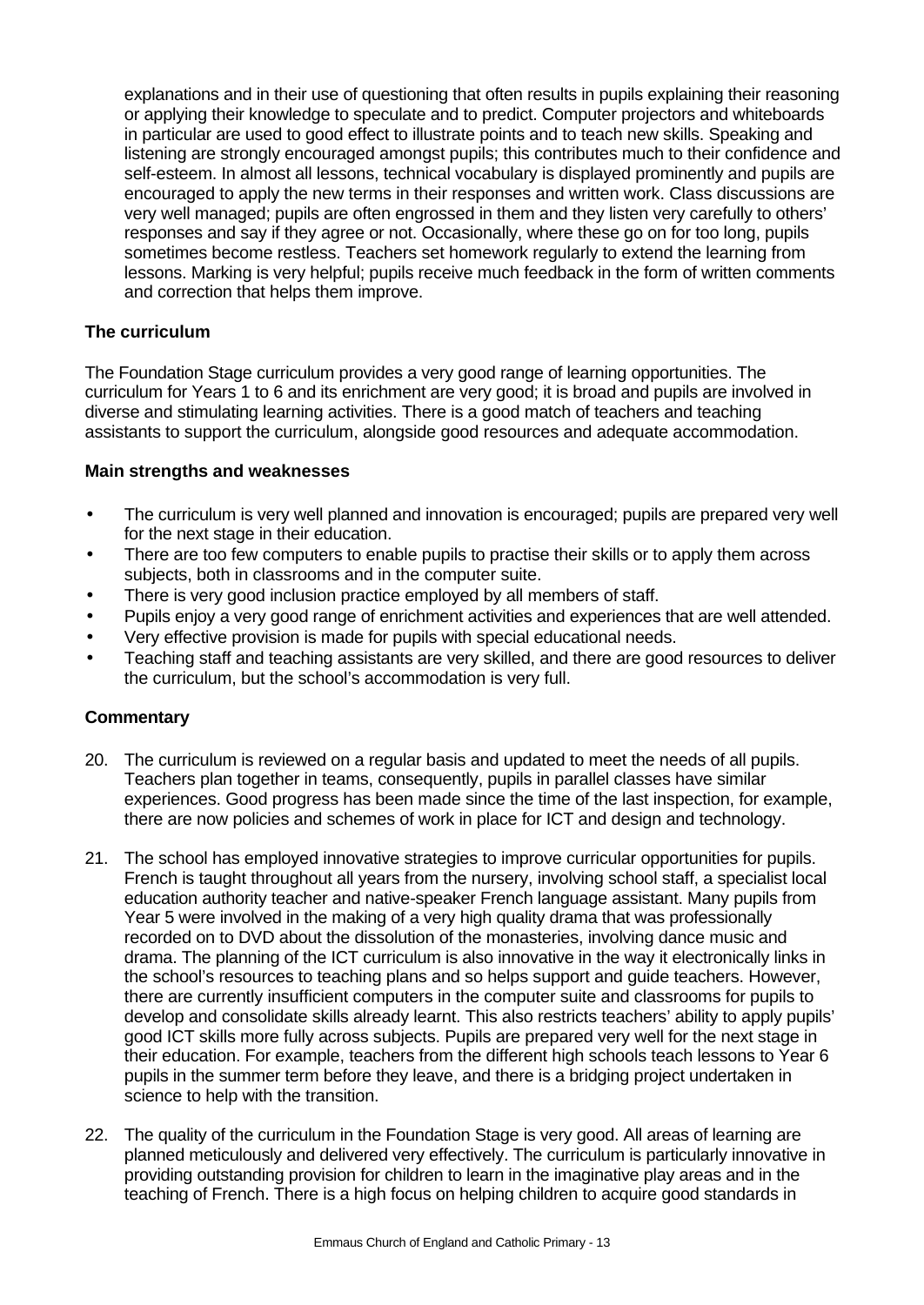literacy and numeracy skills, and this has a significant impact on achievement as they move through the school. The resources are very good and provide children with exciting and challenging experiences.

- 23. The provision for pupils with special educational needs is also very good. It is carefully matched to pupils' needs whether in learning, emotional or behavioural. It is provided through targeted group withdrawal, support in lessons or carefully matched activities. Teaching assistants are well trained and provide very effective support both within withdrawal groups and in class lessons. Individual education plans are detailed and reviewed regularly with all those concerned.
- 24. The very good range of enrichment activities broadens the curriculum and pupils' horizons considerably. These include a residential visit by Year 6 pupils to France, to extend their cultural understanding of the country. There are also visits to places of interest in the immediate locality to extend different curriculum areas being covered in lessons, for example, visits to Wigan Pier, Croxteth Hall, Manchester Museum, Jodrell Bank, Liverpool University, the Planetarium and Blind School. Visitors also help bring learning to life; the local police, fire brigade, a local poet, African artists, theatre groups and clergy from the local churches all contribute. The very diverse range of extra-curricular activities further extends opportunities for all pupils, especially in the arts and sports, and they are well attended. They include judo, book club, fencing, choir, art club, orchestra, ICT club, sewing club, netball and football.
- 25. The school has an effective team of suitably qualified teachers whose skills and experience match the demands of the curriculum and pupils' learning needs well. There is also a very good team of teaching assistants in the school. All have benefited from a good level of training and, in consequence, they work well alongside teachers and provide good support for pupils. The accommodation is very full; this adversely affects provision for ICT and access to the school's library. It is currently being extended to include a much larger ICT suite and school hall, and a new library. The effective displays around the school make it a very pleasant environment for pupils and staff to work in. The quality of learning resources is good, and these are effectively managed and used well in lessons.

# **Care, guidance and support**

The school provides excellent care for pupils. It provides them with very good support and guidance and involves them very well in its work.

# **Main strengths and weaknesses**

- The systems to ensure pupils' safety, protection and care are excellent.
- Staff know pupils very well as individuals with the result that pupils have confidence to approach them with any concerns.
- Good arrangements help pupils to settle well and move smoothly from one phase of education to the next.
- Teachers value pupils' views and act on them.

# **Commentary**

26. The school takes extremely seriously its responsibility to care for and support pupils. It underpins staff members' natural desire to help children with secure systems to ensure a high level of care. Health and safety arrangements are of very good quality and put into daily practice; this is especially important during the current extensive building work. All members of staff are fully aware of what actions to take should they have concerns relating to child protection. The named person with responsibility for this area, and for looking after those children who are in public care, regularly raises staff awareness of such issues and involves outside agencies as appropriate. All staff have had first aid training, and the school's system for recording accidents and the treatment given is excellent.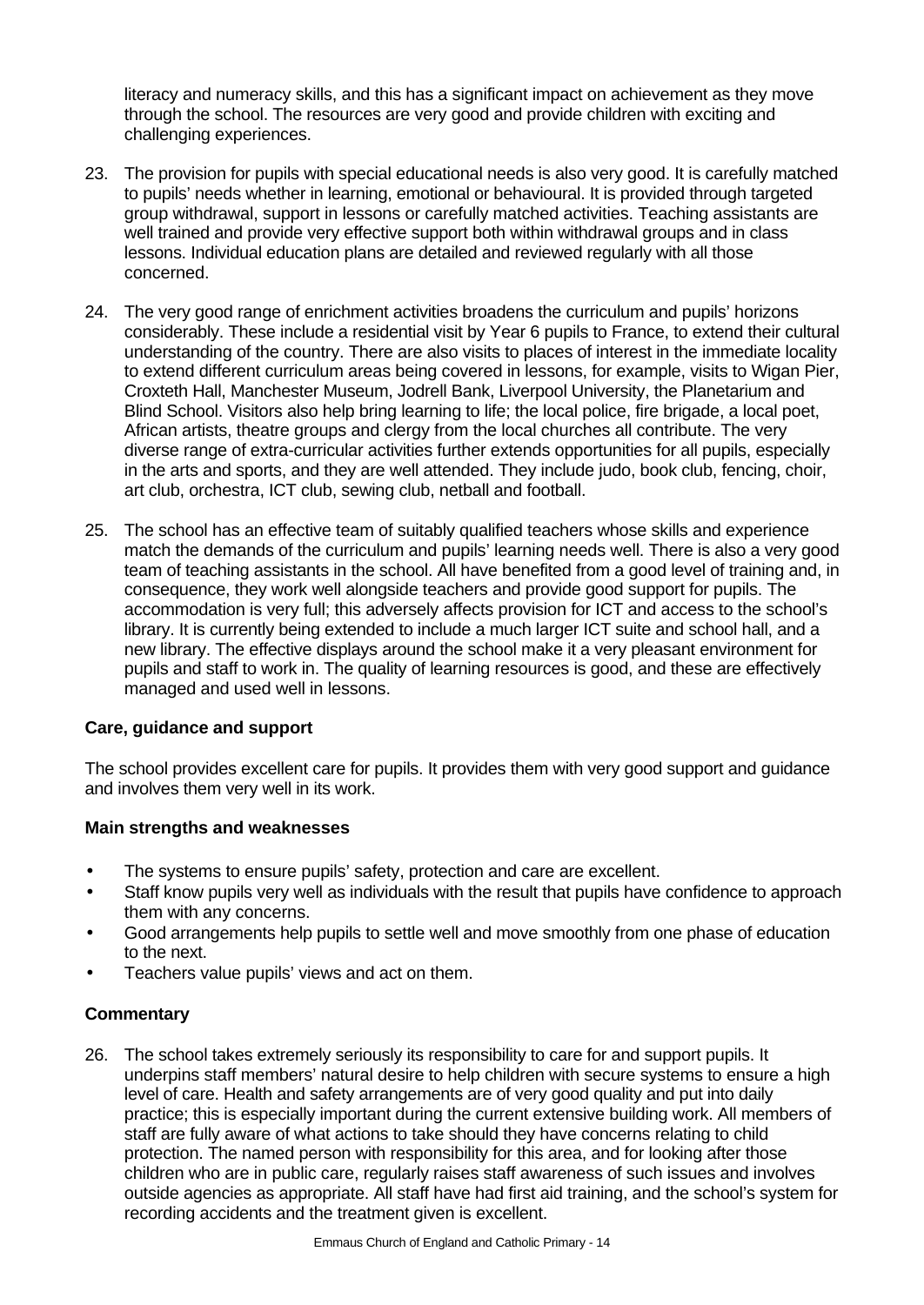- 27. Staff listen very well to pupils, encourage them to voice their opinions and act on them when this is possible. This means that pupils trust them and feel confident to express their worries or difficulties. It also means that staff get to know pupils well, and they use this knowledge very well to inform the advice and support that they offer individuals. Teachers' monitoring of pupils' progress in English and mathematics is very good and informs the support that they offer pupils. Year 6 follow a 'Going for Gold' programme that helps them to track and evaluate their own progress, both in these subjects and in their personal development. They discuss this with their class teacher and set termly targets for improvement. This affords good opportunities for guidance, as well as preparing them for what to expect at secondary school. Lower down the school, induction arrangements for nursery and reception children are very good, as are the arrangements to help Year 2 pupils move smoothly into Year 3.
- 28. Children in the Foundation Stage receive outstanding levels of care and support. A very good balance is achieved between giving them opportunities to work independently and providing effective guidance and support. As a result, they are secure, valued and exceptionally well cared for in this inclusive environment. There are very good procedures to introduce both parents and their children to school before they start in the nursery.
- 29. Pupils are encouraged to express their views throughout the school day, but also through the school council. Members discuss such items as improving the resources available at playtimes and how to increase the school's participation in environmental projects. They organised the Christmas shoebox appeal, which resulted in 350 boxes, and have also introduced a 'buddy box', through which pupils can express their concerns. Two members also contribute to the Liverpool School Parliament and their hard work has led to, for instance, the provision in bus shelters of telephone numbers to ring if vandalism needs to be reported. Pupils' views count at Emmaus.

# **Partnership with parents, other schools and the community**

The school's partnerships with parents, other schools and the wider community are all very good.

# **Main strengths and weaknesses**

- Parents and school staff regard each other as equal partners in supporting pupils' education.
- The quality of information for parents is very good; staff make themselves readily available to parents.
- Partnership with others within Alt EAZ enhances the quality of education for all.
- Partnership with colleges and the local education authority augment the school's provision.

- 30. Parental support has been instrumental in establishing this highly unusual ecumenical school and also in ensuring its success. Parents and others feel that the school has a major role in the community, effectively bringing together those with different experiences and traditions. They hold the school in high esteem and are highly satisfied with the quality of education provided for their children. Because of this they willingly attend school functions, volunteer their help, support their children's homework and work with the school to overcome any problems relating to attitude or behaviour. A rota of parents helps in the nursery, parents actively support the gardening club and trained volunteers educate infant pupils, on a weekly basis, in 'kerb craft'. The parents' association is a thriving organisation, mounting social events that strengthen the community while raising considerable funds for the school and nominated charities.
- 31. Staff are approachable and so parents keep them well informed about any events at home that may impact on their children's education. In turn, the school keeps parents well up to date about school events and their children's progress. In response to a parental suggestion about how to improve classroom congestion in the morning, the reception class now has 'open time'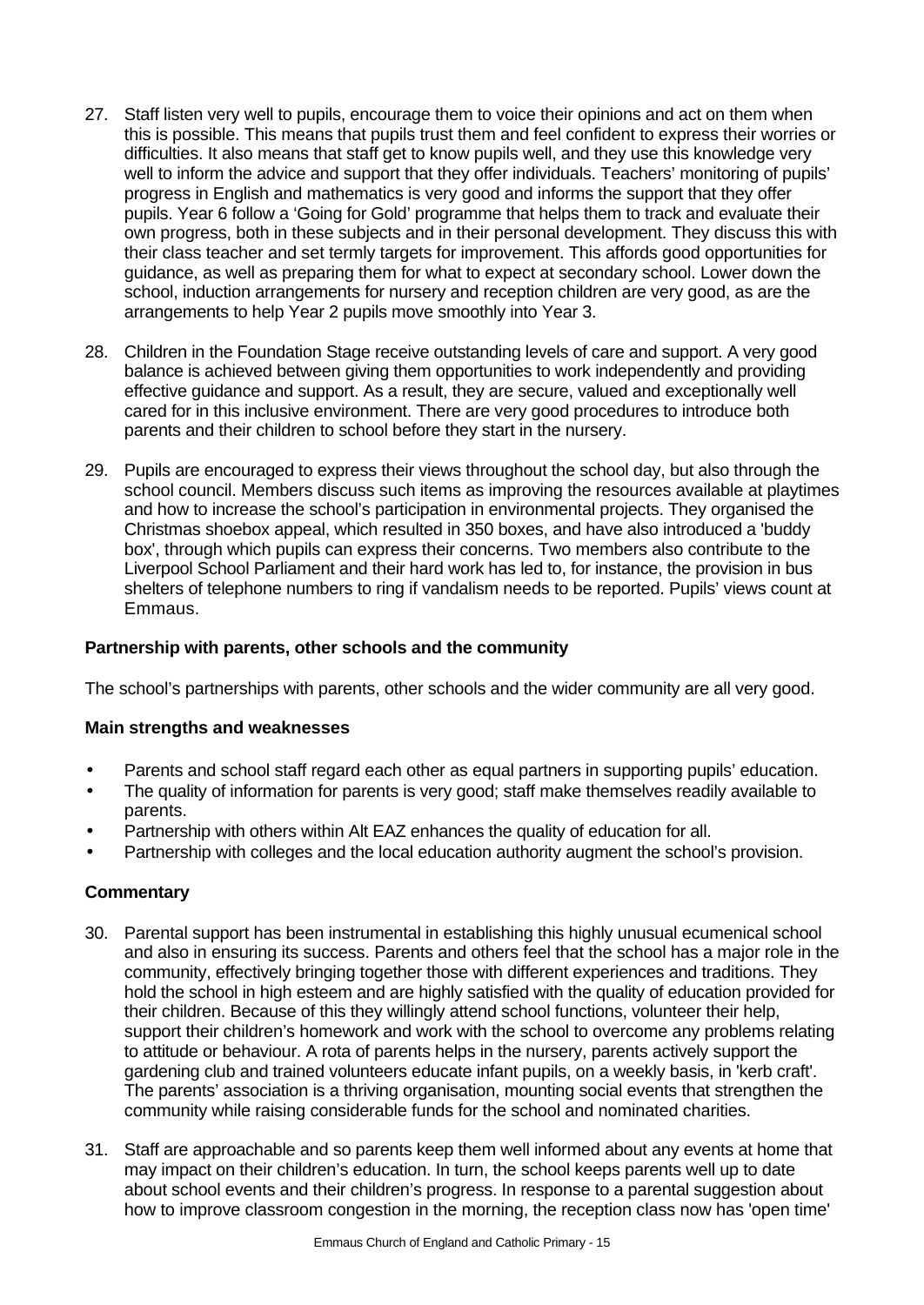from 8.45am. This allows children to settle calmly, parents to see what is happening and an opportunity for staff and parents to talk if necessary. There is good notice of events and regular information about what pupils will be learning in the coming weeks. End-of-year written reports are of high quality, positively worded, but also clear about what pupils should concentrate on in order to improve.

- 32. Partnerships with the wider community are equally strong and beneficial for pupils. Through the Alt EAZ, the school works closely with others in the surrounding area, sharing ideas and expertise. It has provided funding for an extra teaching assistant together with a trainee assistant whose practical experience takes place in the school. The EAZ supported Year 5 pupils in the creation of their digital video about the dissolution of the monasteries, during the making of which pupils made very good use of local historical buildings. The school also works very closely with the local authority to develop its innovative French curriculum, and disseminates its experiences to others. Strong partnership working with Liverpool Hope University College provides the school with considerable numbers of trainee teachers throughout the year, who bring new ideas and extra pairs of hands to Emmaus while benefiting from the example of skilled teachers.
- 33. The school is outward looking and generous in its attitude towards parents and the wider community. It is very willing to learn from others and to share its own good practice. Pupils benefit practically from the enhanced provision that results from this way of working. They also grow in their personal development as they see on a daily basis how true partnership and respect for others can improve the quality of life for all involved.

# **LEADERSHIP AND MANAGEMENT**

Leadership and management are very good. The headteacher's leadership is very good; he has united the staff to work closely as a team towards common aims and values. The leadership of other key staff is also very good; they are reflective and innovative in their work. Management is very well developed. The governance of the school is very effective.

# **Main strengths and weaknesses**

- The headteacher's vision for the school is much reflected in its work and it has a high reputation in the community.
- The school evaluates its performance, especially teaching quality and pupils' standards; arrangements for staff performance management are very well developed.
- Systems for tracking pupils' progress are very well developed in English and mathematics, but need broadening to other subjects, notably science and ICT.
- There is effective delegation of responsibility to team and subject leaders.
- Governors fulfil their statutory responsibilities very well. They know the school's strengths and weaknesses well and have been central to its development since the school's inception.
- Financial management and controls are very good. The school uses its resources efficiently and strategic planning within the school's development plan is very good.

# **Commentary**

34. The headteacher, appointed when the school opened seven years ago, has created a culture of high expectations amongst staff and pupils and an ethos of respect and commitment based on the school's Christian values. Consequently, the school is highly successful in achieving its aims and has a deservedly high reputation in the community. Pupils work hard and achieve very well, they respect each other and are very happy at school and parents consider the school is at the very heart of their community. The headteacher has united the staff around common aims and values and they work closely as a team. Management structures engage all staff in the school's development and there is much delegation of responsibility, especially for monitoring and developing teaching through the school's performance management arrangements. Training is used well to develop teaching quality, for example, the impact of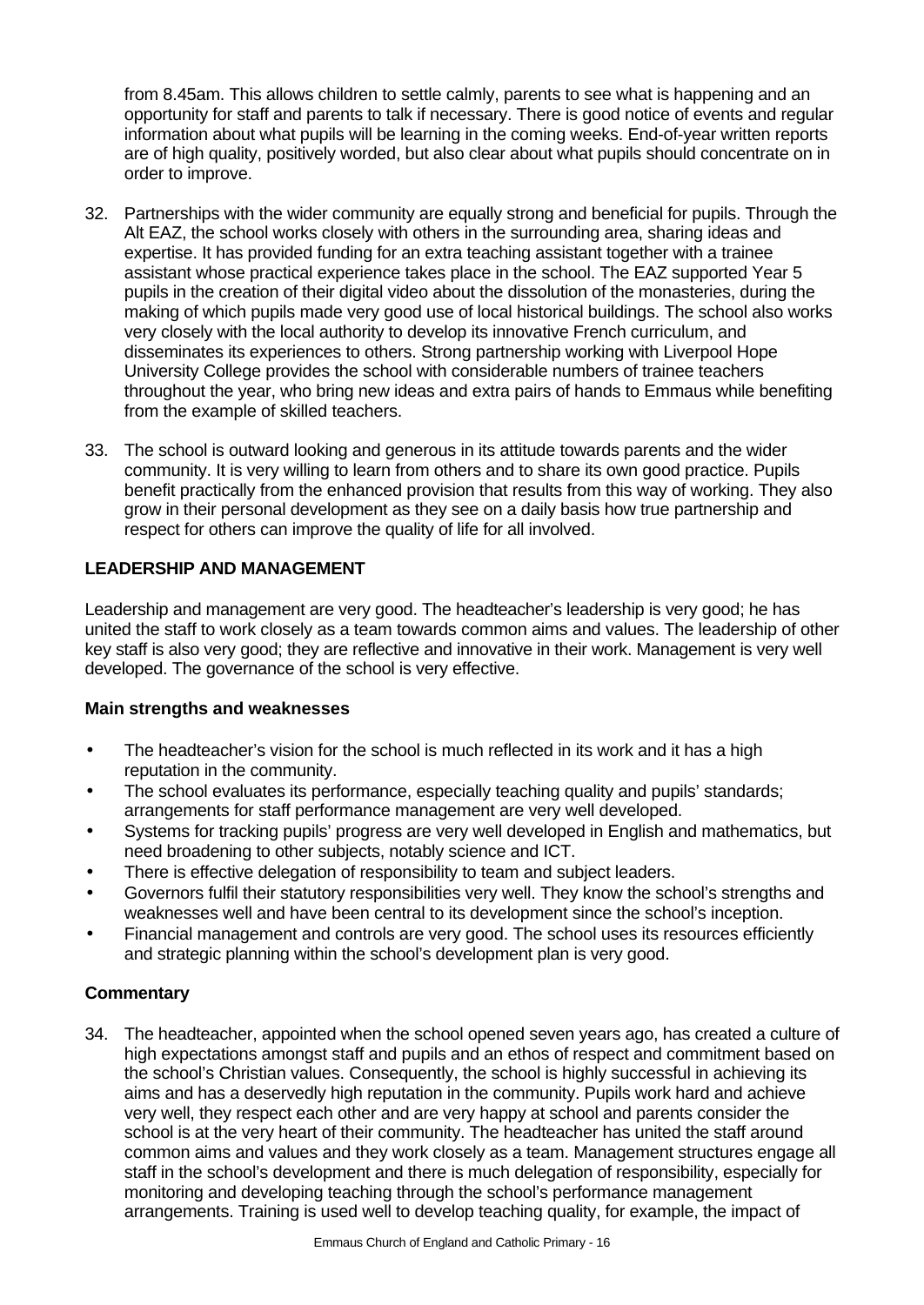recent work on visual, auditory and practical teaching methods can be clearly seen in lessons. Team leaders of Foundation Stage and year teams are very effective. Within these teams, teaching is monitored and supported, the best practice is shared and innovation encouraged. As a result, teaching is uniformly effective and much of it is very good or excellent. Staff reflect carefully on their work and are constantly looking for improvements.

- 35. The school has very well developed arrangements for evaluating its performance. Standards are rigorously analysed in relation to national benchmarks and reported to staff and governors. Pupils' responses to questions in national tests are analysed to see what lessons can be learned. Their progress is also monitored in the key areas of literacy and numeracy towards targets that are reviewed and revised at least twice yearly with class teachers. However, the school realises that effective and practical methods of tracking pupils' progress in other subjects such as science and ICT need developing further within the system. The progress of particular groups such as those of Chinese origin are also analysed; this group is known to be achieving very well. There are a number of strategies in place for improving the performance of individual pupils, including additional literacy and numeracy sessions and booster classes. Teaching assistants play a vital role here and the provision for pupils with special educational needs is very well led and managed. The school also has a register of gifted and talented pupils and many opportunities are provided for them to excel. Overall, it is a very inclusive community where every child's success matters.
- 36. Senior managers meet regularly and with key staff such as year group leaders to monitor and develop the school's work. They involve the staff fully in shaping the school's development. Strategic planning is very good. The school's development plan is very detailed and sets out the pace of change over four years with a timeline for each subject or aspect's focus. Subject coordinators are given time to monitor teaching and pupils' achievements within the plan; all are enthusiastic and effective leaders of the subjects inspected.
- 37. Governors are very committed to the school and have made a very full contribution to the school's successes. Many of them were involved with the school from its inception and have since been centrally involved in shaping its direction. For example, they helped shape the school's mission statement and were central to the planning of current extensions to the school buildings. They monitor its work in many ways; through reports from key staff and through their visits and, consequently, know the school's strengths and weaknesses very well. Governors carry out their statutory duties effectively, for example, in formulating polices and seeing that those, such as the school's race equality policy, are fully implemented and monitored. They are also in close touch with parents and the needs of the local community. Committees work efficiently and new proposals are examined critically. Overall, their relationship with the headteacher and staff is very constructive.

| Income and expenditure $(E)$ |         | Balances (£)                     |
|------------------------------|---------|----------------------------------|
| Total income                 | 992.343 | Balance from previous year       |
| Total expenditure            | 959,507 | Balance carried forward to the i |
| Expenditure per pupil        | 2.289   |                                  |

| Income and expenditure $(E)$ |         | Balances (£)                        |        |  |  |
|------------------------------|---------|-------------------------------------|--------|--|--|
| Total income                 | 992.343 | Balance from previous year          | 14.837 |  |  |
| Total expenditure            | 959.507 | Balance carried forward to the next | 47.673 |  |  |

# 38. The school's finances are very well managed. Financial controls and systems were reported as

very good in the last auditor's report. Carry-forwards from year to year are appropriate and the most recent earmarking for new building works in the current financial year. The school seeks value for money in its purchases, including tenders for major spending. Resources within the school are managed and used very efficiently. The limited ICT resources are due mainly to a lack of space for them that is currently being rectified with new building works. Overall, the school is implementing the principles of best value very well. It provides a very good education,

# *Financial information for the year April 2002 to March 2003*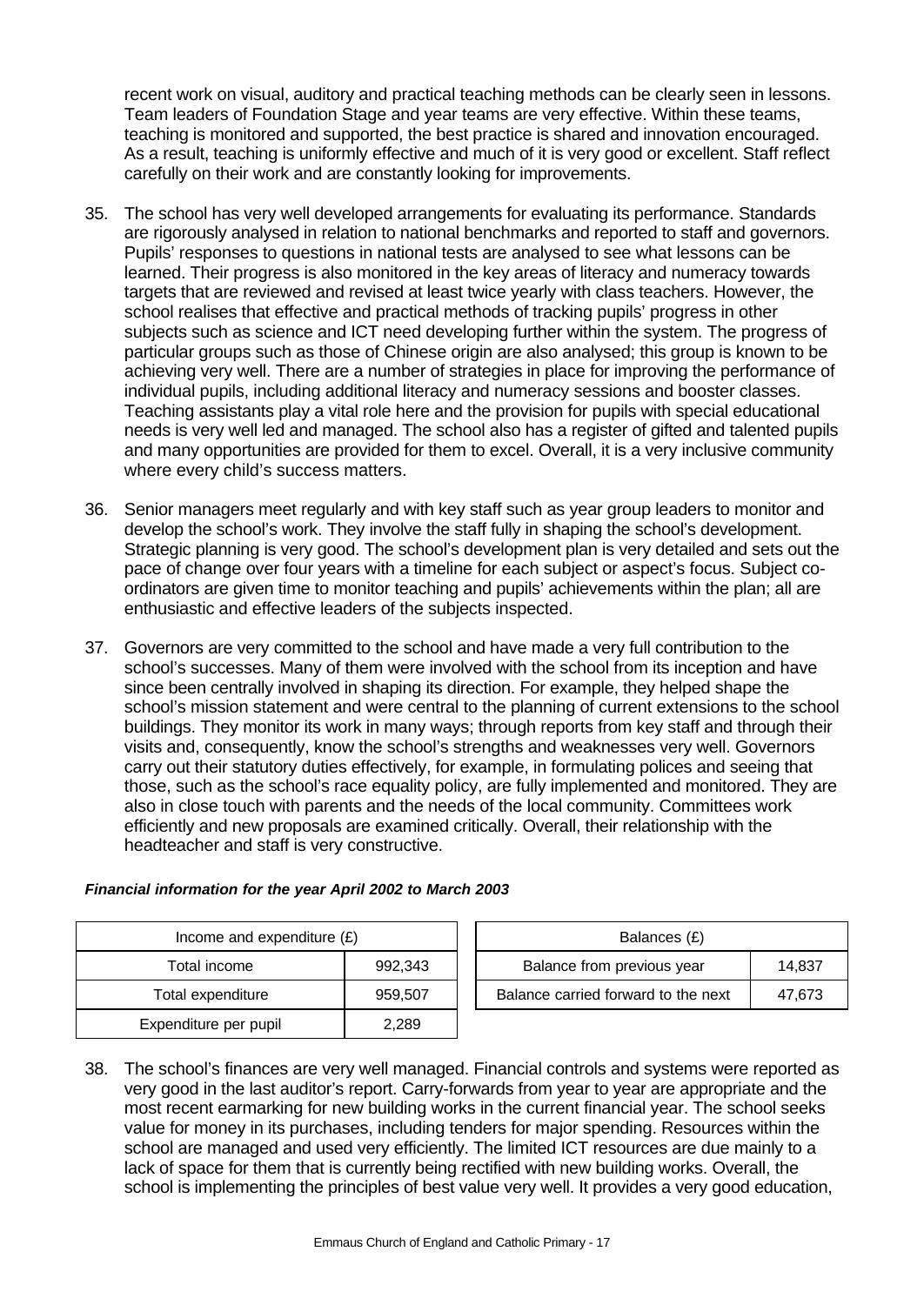yet its expenditure per pupil is below the average for primary schools. Overall, it provides very good value for money.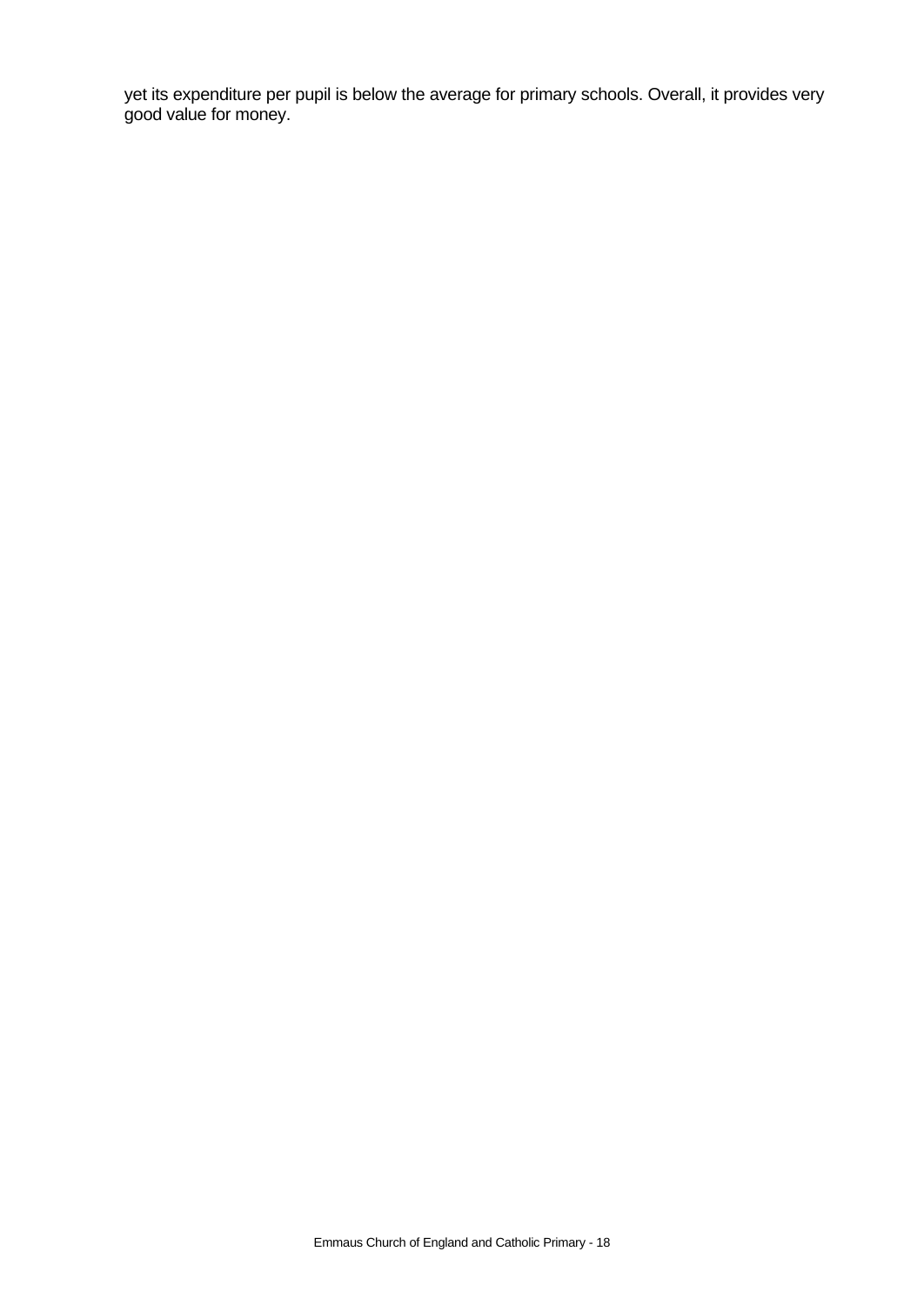# **PART C: THE QUALITY OF EDUCATION IN AREAS OF LEARNING AND SUBJECTS**

# **AREAS OF LEARNING IN THE FOUNDATION STAGE**

The provision in the Foundation Stage is very good. The good provision at the last inspection has been strengthened further, with progress and teaching improving from good to very good. Children's attainment on entry spans the full range of ability and is below average overall. By the end of the reception year, most attain the Early Learning Goals and up to a third exceed these levels in all areas of learning, and in personal, social and emotional development most exceed expectations. Achievement is very good.

There is a strong drive for learning in the Foundation Stage and many reasons why children are achieving highly. The teaching is very good and staff are unified and ambitious for the children. They set high expectations in the learning and provide a rich curriculum that meets the needs of the children very well. Very effective planning ensures a very good balance of stimulating teaching and opportunities for children to learn productively through play. Staffing levels are generous and all children, including the high numbers with special educational needs and those in the early stages of learning English, receive exceptionally high levels of guidance and support. Very good leadership and management have built on the strengths of the unit since the last inspection, managing improvements to the teaching, through very good planning, monitoring and assessment. The accommodation is satisfactory, but cramped for the large number of children. The co-ordinator has used her management skills effectively by organising three bases in reception and grouping children by ability. Not only has this made the best use of the space available, but it is also easier for teachers to plan at the correct levels for the large number of children. The resources are very good and provide children with exciting and challenging experiences.

# **PERSONAL, SOCIAL AND EMOTIONAL DEVELOPMENT**

Provision in personal, social and emotional development is **excellent.**

# **Main strengths and weaknesses**

- This area of learning receives a very high focus in the teaching.
- Relationships are excellent.
- Children are highly motivated to learn and their behaviour is excellent.

# **Commentary**

39. The children achieve highly because of excellent teaching, outstanding relationships and a wellplanned environment in which they quickly feel secure. They make rapid progress and by the end of reception, most have exceeded the expected levels. This area of learning is given a high priority and is central to the Foundation Stage curriculum. As a result, the children have a strong desire to learn. Their progress is helped significantly by very good arrangements for gradually introducing the children to the nursery. Adults are highly skilled in knowing how young children learn effectively and they plan activities that lead to sustained interest and motivation. The children show high levels of responsibility in planning their own learning and working independently. In the nursery, for example, a very confident child organised a group of her friends to perform together 'The five little speckled hens' song with instruments and all the actions.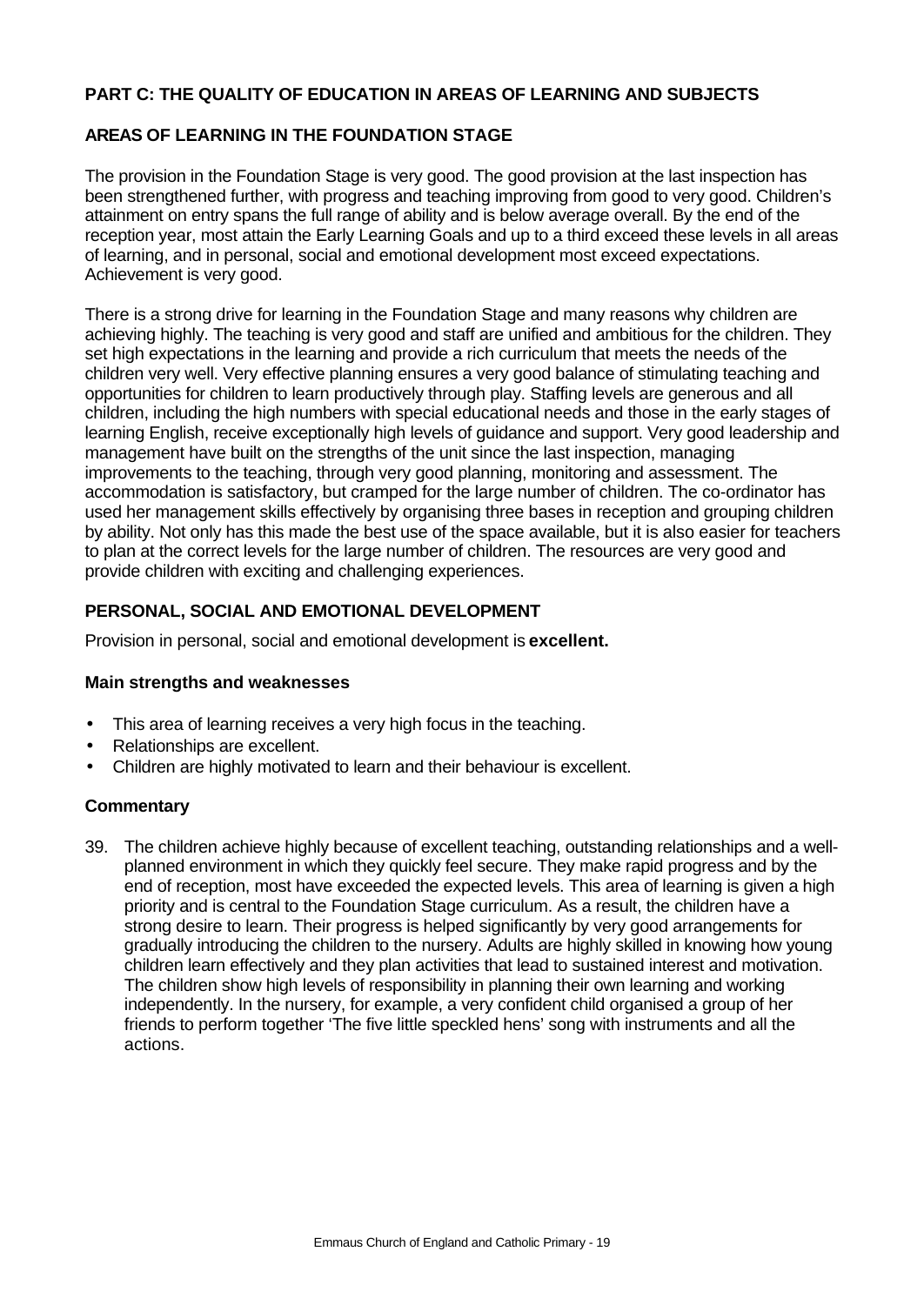#### **Example of outstanding practice**

#### **Collaborative painting of a wall hanging for the hall.**

Each part of the activity was planned with artistic and personal and social targets. The teacher was an excellent role model for the children, giving encouragement, appreciation and sharing decisions with them. First the children were consulted about their ideas and these were used as the theme for the wall hanging. The teacher reinforced the importance of working together and sharing resources, which they all did very well. The children organised the resources themselves. The teacher, knowing how children learn from one another sensitively suggested that one child asked the opinion of another about what to add to the wall hanging. While the children were given a lot of choice and responsibility in using their own ideas, the teacher, through her timely interventions, skilfully improved their skills in mixing and applying paint. The teacher initiated very good levels of conversation, especially in prompting the children to think about citizenship, and through preparing the wall hanging for the hall, they are contributing to the life and work of the school. Time was used very productively. The children were completely engrossed in their work and at the end tidied up without any prompting.

# **COMMUNICATION, LANGUAGE AND LITERACY**

Provision in communication, language and literacy is **very good.**

#### **Main strengths and weaknesses**

- Every opportunity is taken to enhance children's communication skills.
- Speaking and listening are promoted very well across all learning.
- Children are well prepared for the transition to Year 1 in reading and writing.

#### **Commentary**

- 40. The children achieve very well in developing their language skills due to very good teaching. Because language flourishes across all areas of learning, the children become totally engrossed in their work. Most are likely to reach the expected goals and about a third exceed expectations in speaking and listening and a quarter in reading and writing. Speaking and listening are taught in a challenging way and because children are taught to listen carefully from the nursery they respond well to questions, wait for their turn to speak and remember what they have been taught. The high quality role-play areas provide outstanding opportunities to promote speaking and listening. In the nursery, for example, the teaching assistant was used very productively to extend the vocabulary of the children when she joined them in 'the giant's castle'. In the 'campsite' area, the reception children initiate conversations together very fluently. One child coming out of the tent said, "I'll get up now and make a cup of tea and then I'd better find someone to help me fold up my sleeping bag".
- 41. Very good organisation enables adults to work effectively with small groups on reading and writing activities. In reception most groups are set by ability so that support can be matched to their needs. By the end of the nursery, about half the children write their own names and use marks and some recognisable letters in their writing. The sharing of books, listening to stories, playing games and singing rhymes are meticulously planned in the nursery so that children learn sounds and read simple words. Learning is fun and highly effective and continues in reception. As well as writing freely, the children are helped to improve the way they form letters and learn words and sentences from stories. Many are confidently writing sentences independently. Through very skilled teaching most children in reception are on the early stages of a reading scheme. Some of the more able are also finding information from books themselves about minibeasts and reading confidently. Most children receive a lot of help with reading at home and this makes a very positive contribution to their learning and achievement.

# **MATHEMATICAL DEVELOPMENT**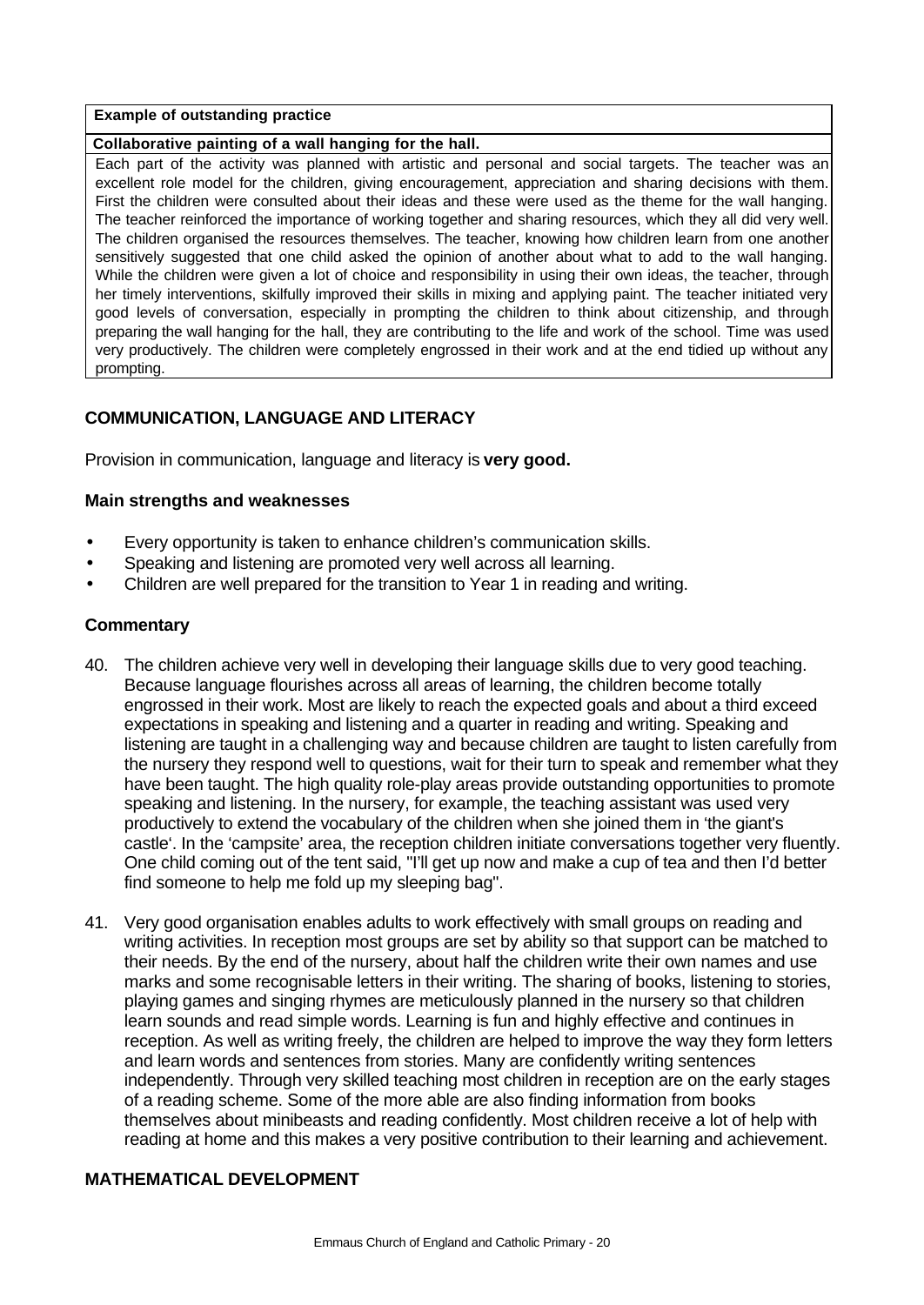# Provision in mathematical development is **very good. Main Strengths and weaknesses**

- Mathematical skills are taught very well through practical activities and play.
- There is a strong emphasis on helping children to learn the language of mathematics.

# **Commentary**

42. Very good imaginative teaching helps children to use mathematical language confidently and develop ideas to solve problems through play. In these practical activities, very good resources and a rich curriculum impacts very positively on children's high achievement. Most reach the expected goals and a quarter exceeds expectations. In the nursery, the children develop a keen interest and understanding of numbers up to five by playing a game in French. The very effective teaching and learning continues in reception with a wealth of challenging practical activities planned across all area of learning to help children understand measuring. In the 'shoe shop', for example, they measure and compare shoe sizes and after planting bean seeds they group them into taller and shorter plants. By the end of reception most children are recording simple addition and subtraction sums up to ten and the more able fill in missing numbers on a number line up to 20, knowing that 12 is one more than eleven.

# **KNOWLEDGE AND UNDERSTANDING OF THE WORLD**

Provision in knowledge and understanding of the world is **very good.**

# **Main strengths and Weaknesses**

- The enriched curriculum provides a wealth of opportunities for children to investigate and learn about the world.
- Visitors significantly enrich the learning.
- Cultural awareness is enhanced through the celebration of major festivals.
- Children in the nursery and reception benefit from French lessons.

- 43. Teaching is very good and ensures that children achieve highly. Most achieve expected standards and about a quarter exceed expectations. Children are provided with abundant opportunities to learn about the world through an innovative curriculum, high quality resources and frequent visitors. In religious education, they celebrate important world festivals, including Christianity. As there are a number of Chinese origin children in the unit, the Chinese New Year is celebrated by dressing up and making special foods, puppets and dragons. A wealth of visitors ranging from poets to the lollipop lady gives children a wider experience of the world. The extensive building work in the school is providing children with excellent opportunities to learn about the construction industry. Their understanding is heightened considerably when the outdoor area is turned into a 'building site'. The play areas are changed regularly to keep interest levels high and whether it is a 'flower shop', 'fire engine' or 'French restaurant', the children are constantly challenged in their learning. Teachers clearly understand the importance of children learning through investigations and they provide exciting resources, high quality teaching and opportunities for this to happen. For example, in the current topic on growth, children are planting seeds and investigating the growth of beans and frogs.
- 44. The very innovative practice of teaching French to nursery and reception children adds considerably to their knowledge and understanding of the world and to their communication skills. Lively activities in French help them to respond well to simple commands and their spoken French is good. They sing action songs and reply to questions about colours with single words. The children's ICT skills are good because computers are freely available and used effectively to support the different areas of learning. Most children use the mouse confidently to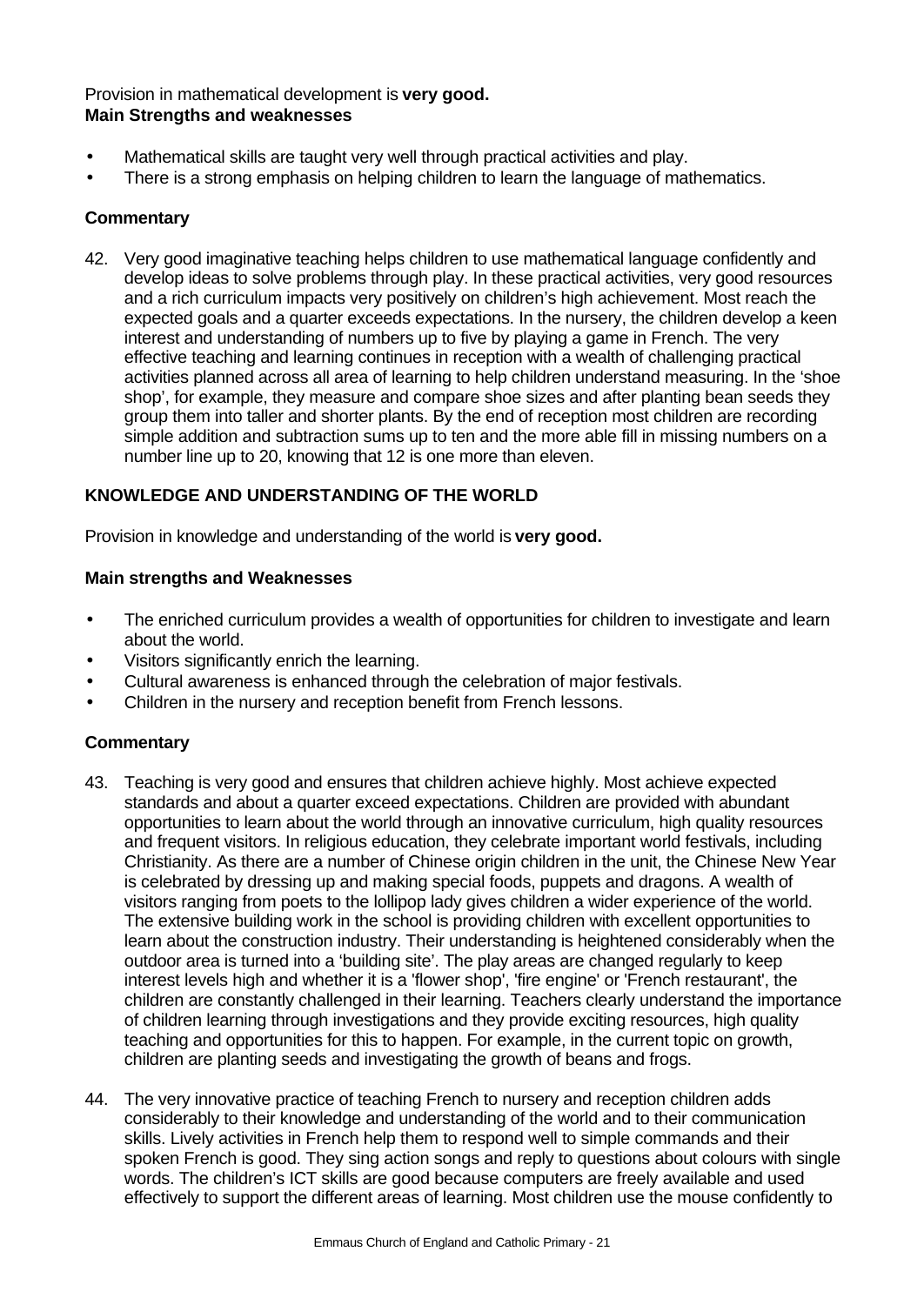make patterns and by the end of reception they write captions for pictures they draw, find the right program and print out their work.

# **PHYSICAL DEVELOPMENT**

Provision in physical development is **very good.**

# **Main strength and weaknesses**

- Outdoor provision is very well planned in the nursery.
- Further resources and equipment are needed in reception.

# **Commentary**

45. As a result of the teaching being very good, nearly all children are likely to reach expected levels and about half to exceed expectations. The outdoor area in the nursery is very well resourced, not only to support physical development, but for all areas of learning. Activities are very well planned and supported by adults and because sufficient time is given each day for children to use the equipment, they quickly make progress and by the end of reception achieve very well. The children in the nursery move with satisfactory levels of control and co-ordination. Although the outdoor area for reception is used well, it is small and with fewer resources for climbing and balancing. Plans have been prepared to improve the provision and enhance learning. In reception the teaching in the hall is very effective and children make rapid progress when they practise moving like minibeasts on the apparatus. In this highly supportive setting, with excellent levels of encouragement, the children display excellent levels of motivation and work hard to improve their movements. Their skills in handling pencils, scissors, brushes and other tools are often above average because they work frequently with a very wide range of materials and equipment across all the areas of learning.

# **CREATIVE DEVELOPMENT**

Provision in creative development is **very good.**

# **Main strengths and weaknesses**

- Very skilled teaching and free choice activities are balanced well in art and craft sessions.
- There are very good opportunities for children to make music.

# **Commentary**

46. In this area of learning the children achieve very well because the teaching and support is very good and children experience a wide range of stimulating activities. Most are on track to attain the required standards and about a third exceed expectations. When they first start in the nursery, they need a lot of help to learn important skills and to develop their imaginations. They are taught to mix paints and print homes in the style of Lazzerina as well as how to paint and draw freely. In reception they skilfully use splash techniques and wax resist to make striking firework pictures. Frequent occasions were seen during the inspection of children in the nursery and reception being given a free choice in what to make from a wide assortment of collage materials. In reception their skills and confidence in using these materials increases significantly. They often make up their own stories and have free access to musical instruments to accompany their story telling and play. There are a wealth of opportunities for imaginative play in the 'home corners'. The children regularly take part in planned music making sessions with adults, but these were not observed during the inspection. Planning shows that there is a good focus on learning to play instruments and sing together in order to build up a good repertoire of songs.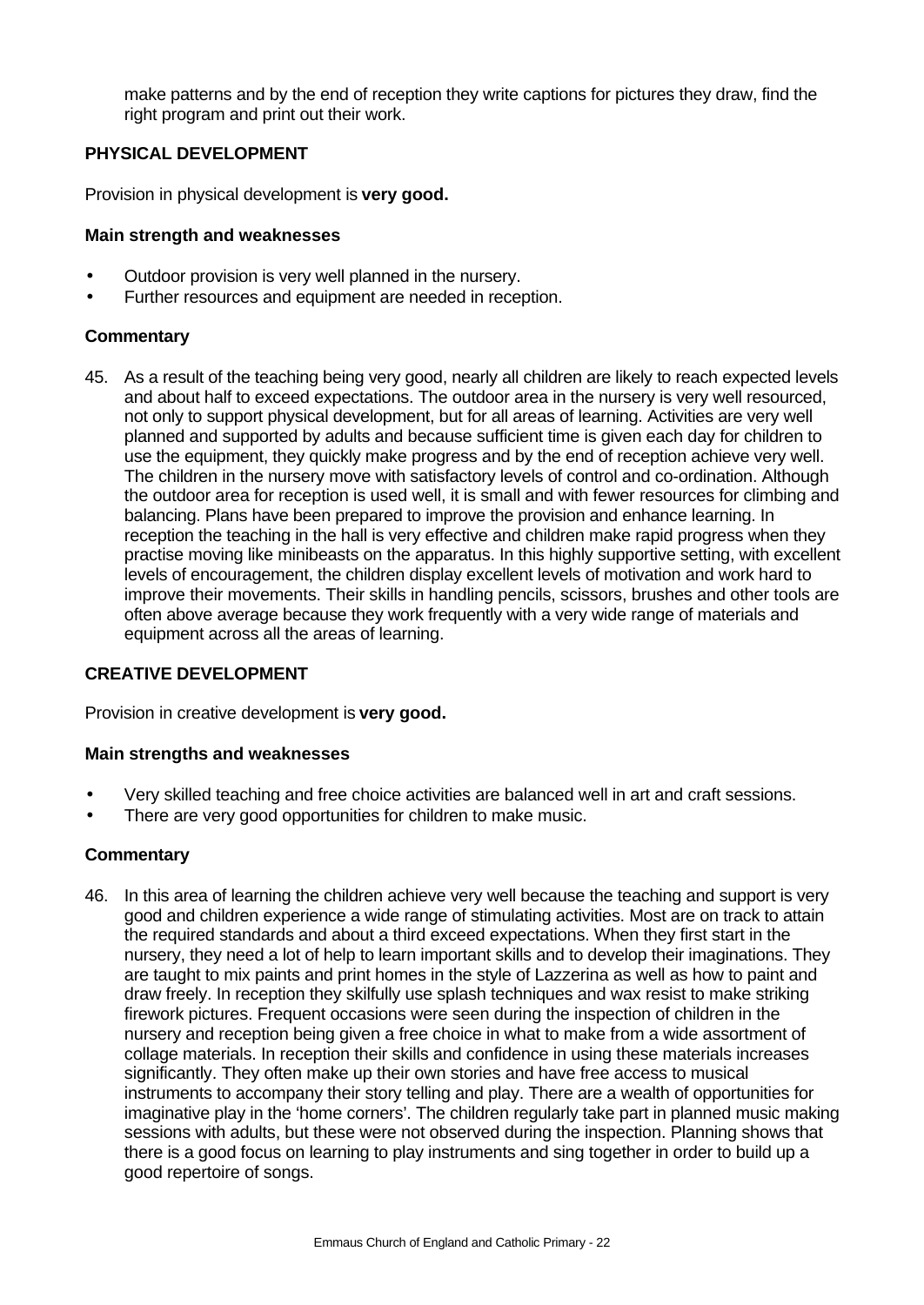# **SUBJECTS IN KEY STAGES 1 and 2**

#### **ENGLISH AND MODERN FOREIGN LANGUAGE**

#### **English**

Provision in English is **very good.**

#### **Main strengths and weaknesses**

- Tasks are very well matched to pupils' needs so they work at the levels they should and achieve very well by the time they leave the school.
- Teaching and learning are consistently very good thanks to very good curriculum management.
- Assessments are very good and support precise target setting. Targets are closely monitored so pupils know how well they are doing and what they need to do next.
- There is a good stock of books and resources that appeal to both boys and girls, but at present there is limited access to the school library to help pupils develop their research skills.
- Literacy is emphasised in all subjects of the curriculum, contributing to accurate expression.

- 47. The school has made a very good improvement since the last inspection. At that time standards were average by Years 2 and 6. In 2003, standards in Year 2 were above average in reading and broadly average in writing. Standards in Year 6 were well above average, demonstrating very good achievement over pupils' time in school. Standards in the current Years 2 and 6 present a similar picture and pupils continue to do considerably better than expected.
- 48. The very good achievement stems from very effective teaching and learning that are closely monitored thanks to very good leadership and management by the subject co-ordinators. This makes sure that all groups of pupils have interesting and challenging tasks that meet their needs. Teachers work effectively with teaching assistants so that pupils with special educational needs make very good progress throughout the school. The school uses a range of recognised support programmes to give the additional boost to learning so that all pupils do not fall short of the level they are capable of reaching. The overall quality of teaching and learning is now very good; an improvement since the last inspection. This consistency is also a function of close monitoring, together with teamwork and regular updating of teachers' skills through training. For example, the school's own evaluations have recognised that the writing of pupils in Year 2 is an area for development. This is largely because pupils do not join their handwriting, but also because they make spelling mistakes. New materials have already been purchased to help address this, and regular spelling tests are taking place throughout the school.
- 49. Teachers plan lessons very well using their secure command of the subject so the different language skills of listening and speaking, reading and writing are regularly practised in purposeful and interesting ways. Teachers generally have very high expectations of pupils' work and behaviour and, consequently, pupils behave very well and show very good attitudes to their work. Very good relationships help especially to give pupils confidence when they speak and to concentrate and question responsively. Speaking and listening skills are, consequently, strongly developed throughout the school. This supports the development of communication as a whole.
- 50. A very good Year 6 lesson on report writing was typical of this approach. The teacher set the work clearly in context by reference to earlier debates, but this time giving emphasis to a balanced presentation of controversial issues. Pupils read various articles then spoke articulately, having to defend their opinions and consider other positions because of the teacher's very probing questions. The courtesy with which the teacher received, but regularly challenged, contributions was mirrored in the pupils' responses to each other, which then set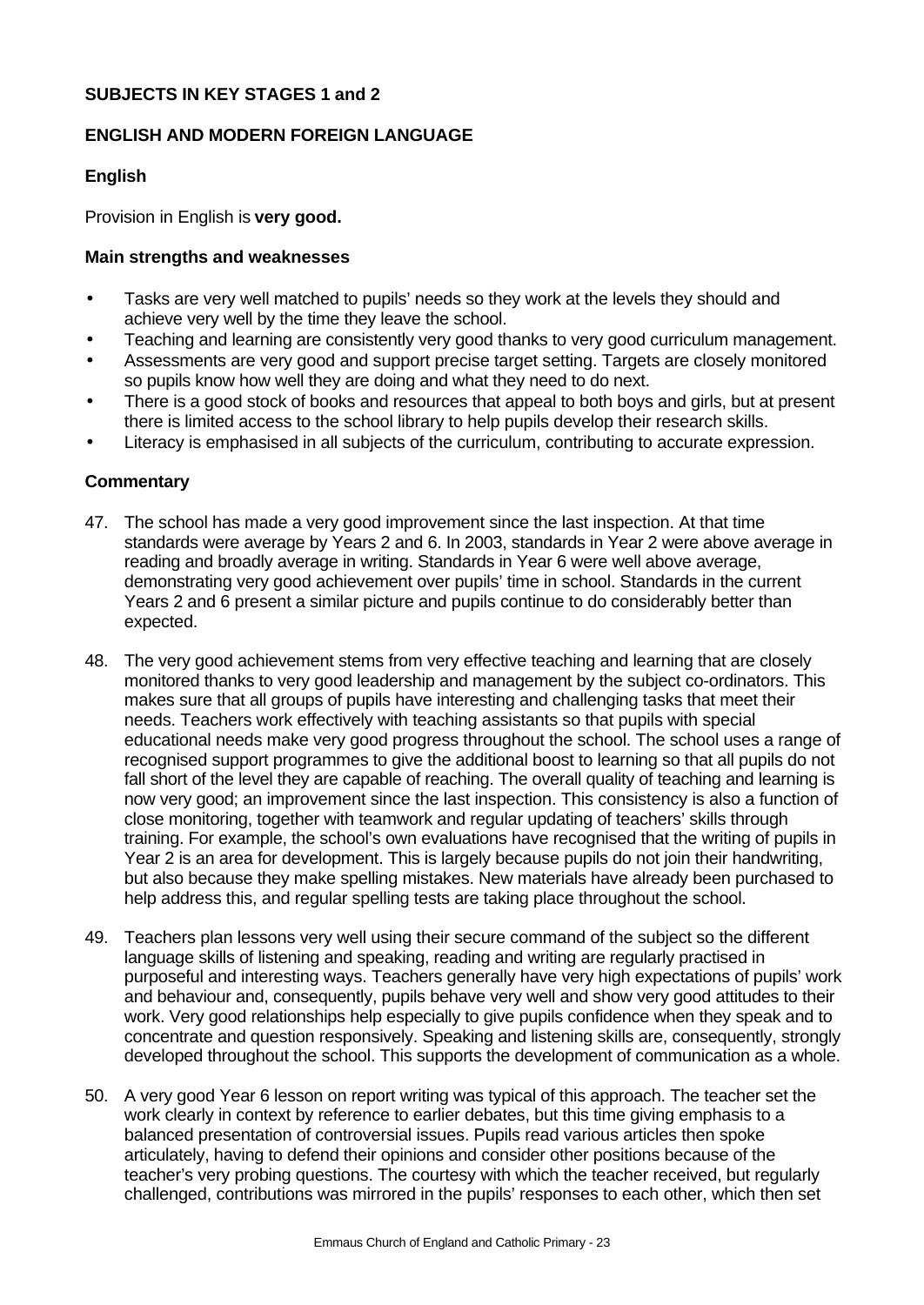the tone for further mature class discussion. Pupils with special educational needs played a full part thanks to their very well briefed teaching assistants. Carefully planned writing tasks ensured that pupils of all abilities were made to think hard. The lesson ended in a session where all groups of pupils consolidated what they had learned by discussing how well they had met the lesson's objectives.

- 51. Assessments are regular and thorough and help match work precisely to ability because pupils' achievements in the different skills are regularly tracked. Pupils have clear targets and know what they need to do because of the good feedback they receive in lessons from teachers and teaching assistants and from the supportive and constructive regular marking of their work. This is an improvement since the last inspection when assessment was inconsistent and tracking informal.
- 52. The stock of books and other resources throughout the school is good and sufficient to support research tasks within the classroom. Materials and approaches appeal to boys just as much as girls, which helps explain why the usual gender gap in achievement in England is absent at Emmaus. Pupils' skills in locating information are generally good. Most pupils have experience of finding things out by using the Internet, but currently access to the school's library is limited because it is temporarily being used as a classroom. A new library is part of the building project at present under construction.

# **Language and literacy across the curriculum**

53. The school gives a very good emphasis to literacy across the entire curriculum. Discussion is a prominent feature in all subjects. Targeted vocabulary is regularly emphasised. This means that correct scientific language and specific technical terms, for example, are properly used and pupils may express themselves more accurately. Marking in all subjects takes account of language and style. The use of ICT for research helps pupils read a variety of styles and wordprocessing supports drafting in a number of areas. There are some good opportunities to write for various purposes throughout the curriculum, although in Years 3-6 in history there was less extended writing than expected. Drama, however, is especially well used in historical reenactments that make learning vivid and memorable.

# **French**

Provision in French is **very good.**

#### **Main strengths and weaknesses**

- Pupils achieve very well, including those with special educational needs. Pupils develop their language skills at a brisk pace and with great enthusiasm.
- Teaching and learning are very good. French is used as the normal means of communication within French lessons.
- Curriculum management is very good. A specialist language teacher and foreign language assistant both teach and train other staff so expertise is distributed very well.
- The very good curriculum helps pupils learn about France and French customs as well as the language.

# **Commentary**

54. Since the last inspection the school has made a very good improvement to its curriculum by the introduction in 2001of French for all its pupils. They follow a pilot programme in three halfhour lessons a week. In this short time they build up their speaking and listening skills in particular very well because they are very attentive and willing to use the language for themselves.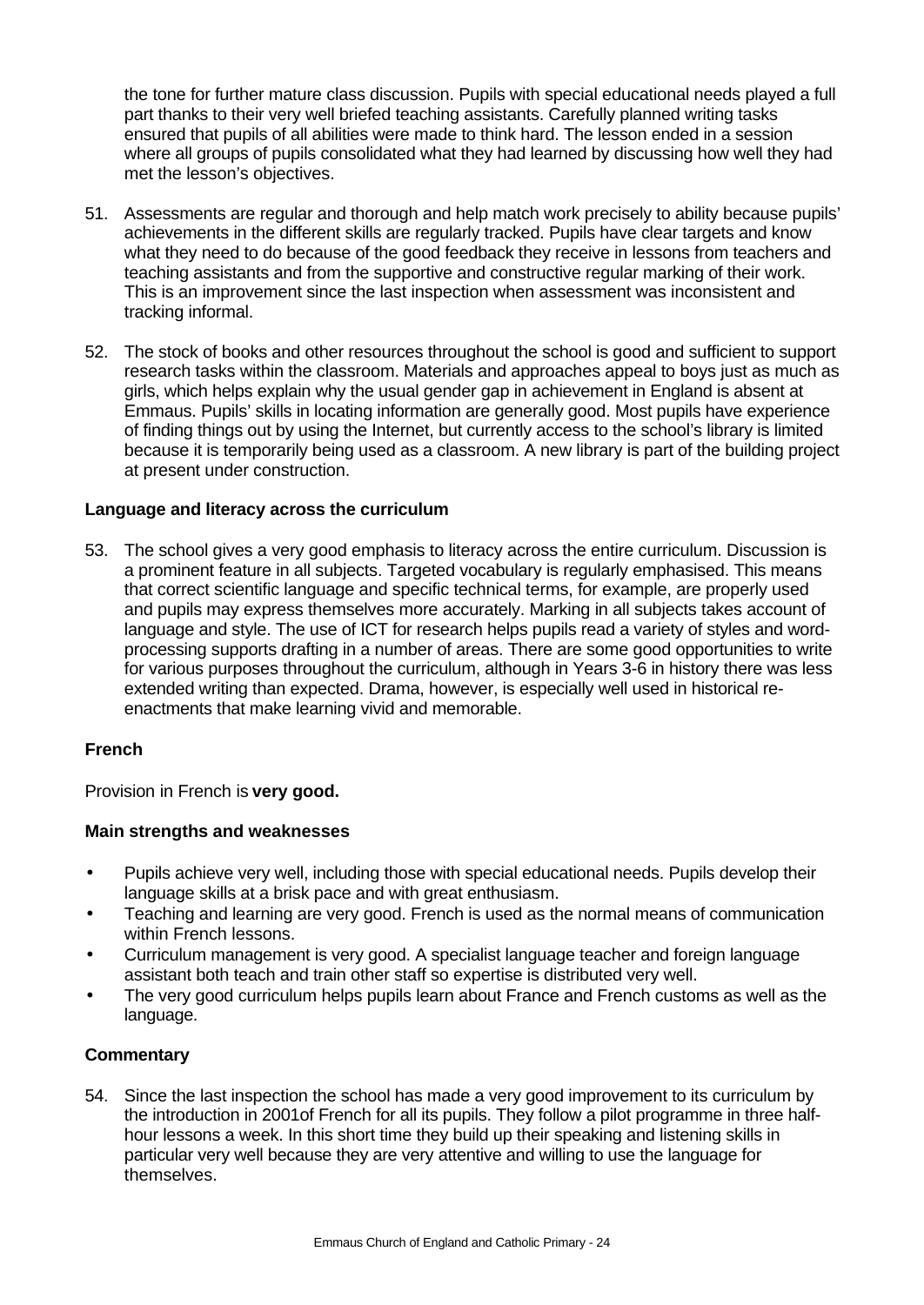- 55. There are no national expectations for French in primary schools. Pupils achieve very well and levels of attainment are high. By Year 2 pupils listen very effectively, ask and answer details of personal information about themselves and others, and with guidance are starting to read stories. By Year 6 pupils keep up three or four exchanges in conversation, talking, for example, about the things they like and dislike about school, generally using the correct forms of verbs and nouns. They listen carefully and need hardly any English to be sure of what is going on. They read short pieces especially in order to play language games. Their writing is good, but there is relatively little of it as the main emphasis is on the spoken language. Pupils with special educational needs appear to be at no disadvantage. On the contrary, in all lessons observed they participated just as well as everyone else.
- 56. Teaching and learning are very good overall, and at times excellent. A major factor is the contribution of a specialist language teacher and a native-speaker foreign language assistant. Class teachers attend every lesson, learning from the language specialists in order to take some lessons competently by themselves. They also undertake training outside the school day. Clear explanations and questions tailored to pupils' ability are strong features of lessons. This means that everyone takes part. Earlier work is reinforced briskly at the start of each lesson. This consolidates vocabulary and builds up flexibility and fluency. The best lessons end with a review of what has been accomplished, but this is not regularly the case so pupils do not always know how well they are doing. French is the normal language of the classroom, from simple instructions to words of praise and encouragement, which help maintain a highly constructive atmosphere and very good use of time. The quality of language is challenging. Songs and games feature strongly and motivate pupils. Very good resources including ICT programmes are used very well. English is used sparingly, if at all, to ensure understanding of more complex explanations. Given pupils' competence in other skills the extent of writing tasks could usefully be increased.
- 57. Curriculum management is very good. Planning is linked with other subjects, with particular strengths in numeracy and general literacy skills. There is very good extra-curricular provision through strong links with French schools and regular visits to Paris. There are also links with French-speaking islanders in the Indian Ocean. These all help pupils see the language in its proper context and culture. An informal assessment system provides a general indication of how well pupils are doing, but this lacks precision. A new system is at an early stage of development and not yet in use. However, the school expects that it will provide relevant information in all skill areas by the end of Year 6. This information will then be passed to the relevant secondary schools. Links with these schools are generally good, but not sufficiently established in all cases to be sure that pupils' achievements are fully recognised in the next stage of studies.

#### *Example of outstanding practice*

#### **A French lesson for Year 2 led by a native-speaker foreign language assistant raised pupils' skills in speaking, listening and reading to a very high level thanks to focused subject knowledge and shared enthusiasm.**

From the outset the teacher's natural use of French engaged the pupils so they sang and played games to review earlier learning with delight. The high quality of planning produced a wide variety of activities that contributed to the systematic development of pupils' vocabulary and the increasing authenticity of their accents. The main focus was the shared reading of the story of a lost chick, captivating the class because it touched exactly their emotional level, taking them to a point where the story, not the language, was all that mattered. Soft toys and glove puppets helped excite their imagination as they acted out the roles of the various creatures encountered during the search. Excellent relationships between pupils and the teacher were strengthened by targeted questions, which ensured that everyone had a constructive part to play. Not a word of English intruded because of the clarity of the teacher's demonstrations and use of illustration. In consequence, time was used to the full to build up communication in French. Bidding "au revoir" to each animal in turn, pupils appreciated what more they could now say and understand compared with only 30 minutes before.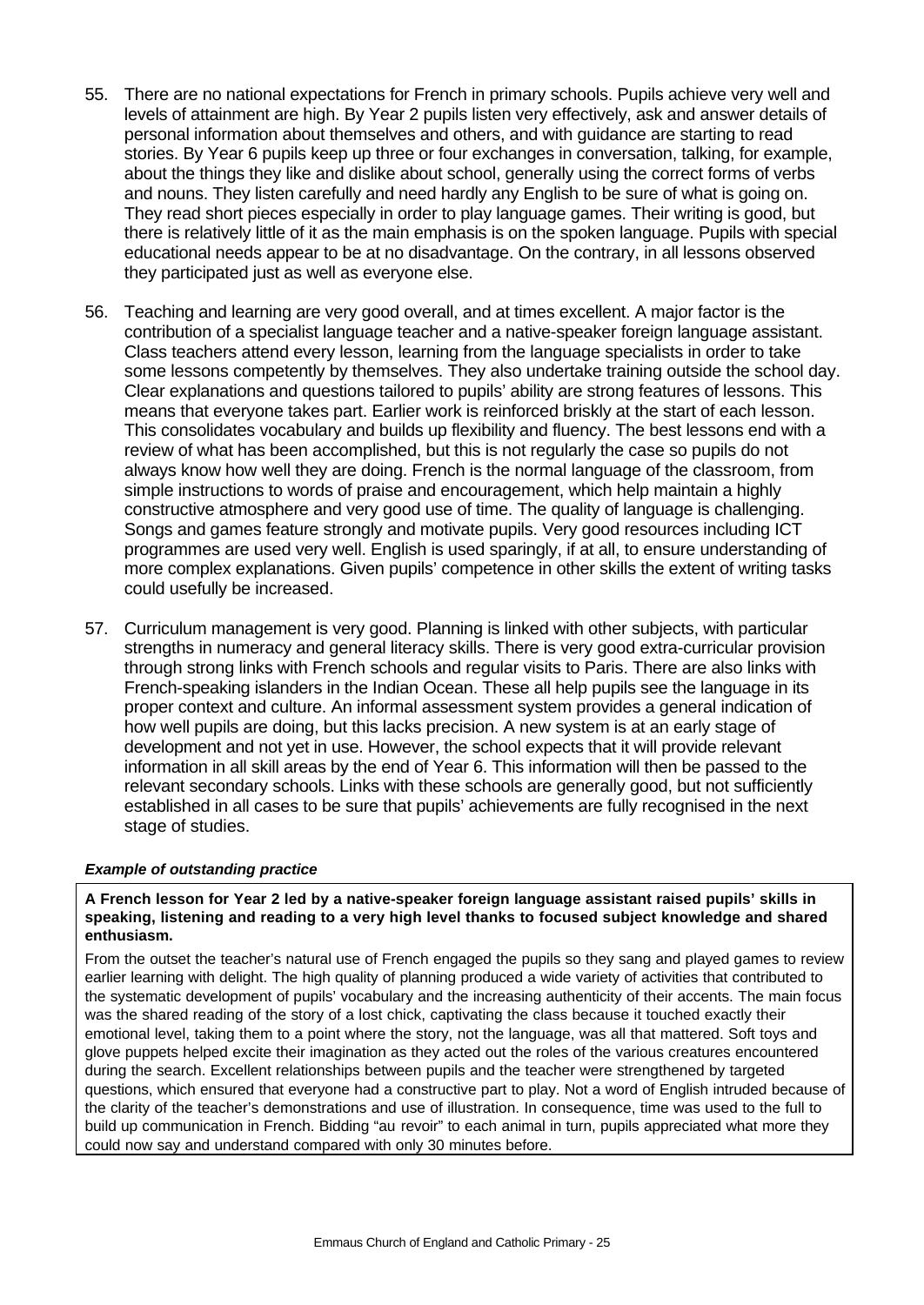# **MATHEMATICS**

Provision in mathematics is **good**.

#### **Main strengths and weaknesses**

- Teaching quality is good; teachers take account of all pupils' differing needs in lessons and they achieve well as a result.
- There is a good balance in lessons between explanation, discussion and practical activities.
- Teaching assistants are well deployed, which helps create a supportive and inclusive atmosphere for pupils to learn in.
- There are clear and effective systems for assessing and monitoring pupils' progress.
- Careful analysis of pupils' standards results in successful action to bring about improvement. The subject's joint co-ordinators lead and manage the subject well.

- 58. Standards seen during the inspection by Years 2 and 6 are above the national average. Pupils achieve well, especially those with special educational needs who achieve very well as they move through the school. Lessons are challenging and teaching assistants are very effective in supporting pupils with special educational needs. The leadership and management of the subject by the joint co-ordinators are good. They both monitor planning, teaching and pupils' work on a termly basis and action is taken where necessary, for example, to place extra adult support in Years 1 and 2 to raise standards following a dip last year. Pupils' responses to questions in standard tests are also analysed; this year teachers are placing more emphasis on pupils' mathematical vocabulary when tackling problems. Systems for monitoring pupils' progress towards their targets as they move through the school are also well developed and used effectively to target additional support to those who need it. Both co-ordinators have a clear vision for the subject's development. This is helping raise standards; improvement since the last inspection has been good and pupils' standards are now higher. Resources for the subject are good; audits undertaken by both the co-ordinators ensure that both class based and centrally stored resources are kept updated.
- 59. By Year 2, pupils have a good understanding of how to use the different functions of number to solve problems. This was seen in a Year 2 lesson, when more able pupils could confidently divide 50 by two, and used the correct vocabulary when explaining their answer. With adult help, less able pupils worked out examples such as six shared by two. They learn about features of two and three-dimensional shapes, and construct bar graphs from tally charts. Pupils successfully build on their knowledge and skills as they move into Years 3 and 6. More able pupils in Year 4 use the 'more' or 'less' sign appropriately when ordering simple fractions, but some less able pupils need guidance about understanding their size before attempting to order them. By Year 6 pupils have a good understanding of how to use all four operations in mathematics when solving problems. For example, the more able in a Year 6 lesson could work on a computer to solve problems involving the percentages of different amounts successfully. Less able pupils use calculators to convert simple fractions into percentages with help from teachers and teaching assistants.
- 60. The overall quality of teaching and learning is good; some teaching is very good. Planning is detailed and caters well for the needs of all pupils, resulting in good learning in lessons. All teachers give careful thought to how they will explain ideas and use well-prepared resources to help pupils understand. This was seen in a very good Year 5 lesson when pupils used threedimensional shapes to identify the number of faces, edges and vertices on different shapes and go on to deduce a mathematical relationship between them. There are brisk starts to lessons, with lively mental and oral warm-up sessions that capture pupils' interest well. For instance, Year 1 pupils used different sounds to identify 'even' and 'odd' numbers when counting up to thirty.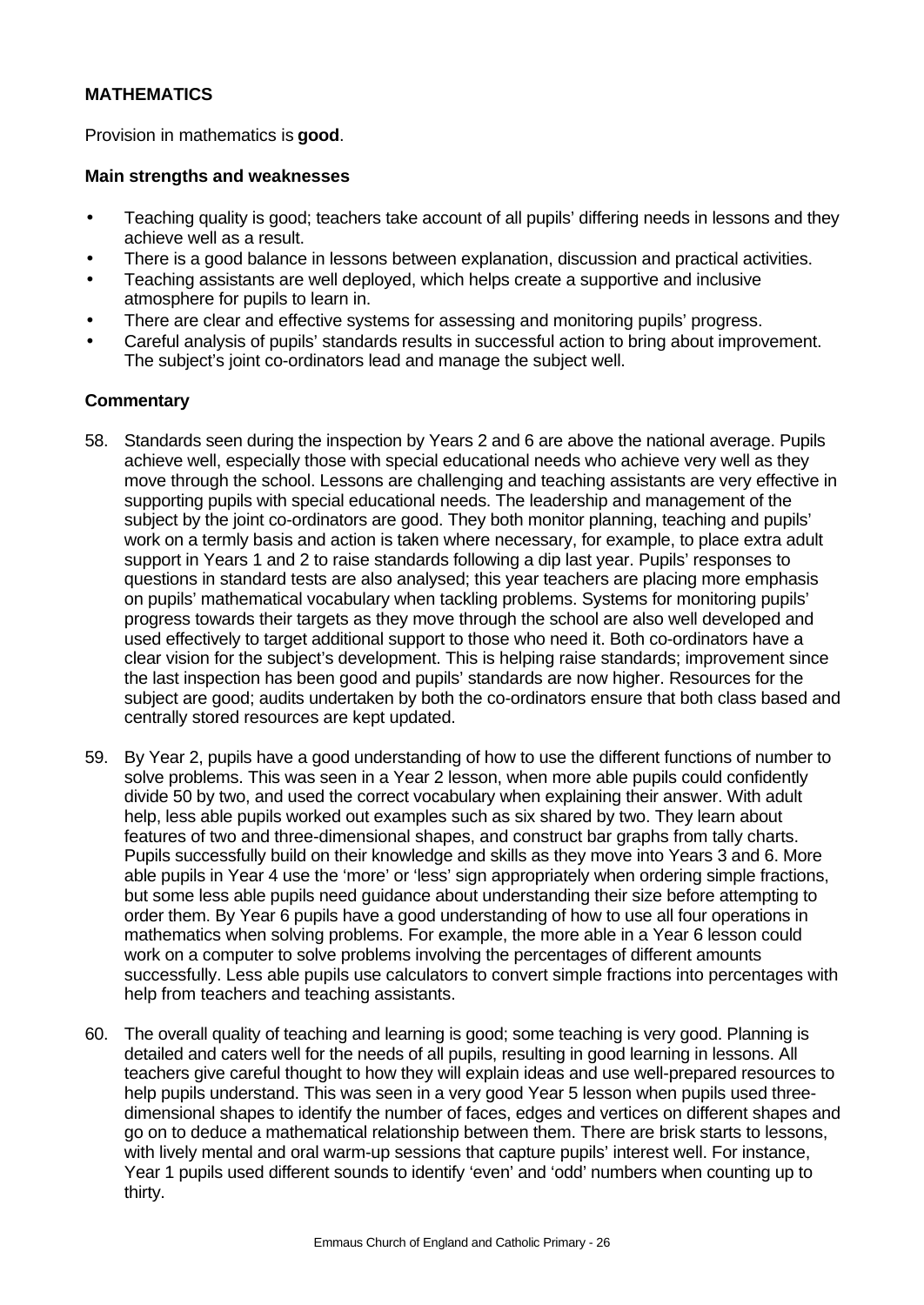61. Teachers achieve a good balance of explanation and discussion; new ideas are often developed effectively through practical activities. This helps to retain pupils' attention, and enables them to consolidate their understanding and to practise what they have learnt. This was seen in a Year 6 lesson, when pupils learned how to express simple fractions as decimals and percentages. A feature in all lessons is the development of mathematical vocabulary such as 'odd', 'division' and 'percentages', which helps develop pupils' literacy. The use and deployment of teaching assistants plays an important role in supporting both teachers and pupils. This was demonstrated in a Year 1 lesson, when the teaching assistant helped less able pupils identify odd and even numbers on a number line up to thirty.

# **Mathematics across the curriculum**

62. Mathematics is applied well across the curriculum. Pupils are encouraged to use their numeracy skills in most subject areas. They estimate and measure in their science investigations and display results graphically, for example, when investigating the stretching of elastic bands in Year 6. Pupils in Years 5 and 6 apply formulae in spreadsheets to derive information such as averages in spelling tests. They follow instructions, which include the use of numbers in a Year 4 ICT lesson.

# **SCIENCE**

Provision in science is **very good**.

# **Main strengths and weaknesses**

- Pupils acquire a very good knowledge of scientific facts and principles. Almost all can plan and carry out fair tests by Year 6 and some acquire higher enquiry skills.
- Teaching is very good. Pupils learn very well through stimulating visual and first-hand experiences, and technical vocabulary is introduced very well.
- Pupils with special educational needs make very good progress because work is pitched appropriately for their needs and teaching assistants are very effective.
- Science is much improved since the last inspection and it is very well led.
- Assessment is not yet systematic enough to enable pupils' progress to be closely monitored.

- 63. In the 2003 national tests for Year 6, pupils' overall standards were about average. Standards dipped compared to the previous year when they were well above average, although a good proportion achieved the higher Level 5 compared to similar schools; this cohort had more pupils with special educational needs than other years. Standards are now well above average again in Year 6, particularly pupils' knowledge and understanding of facts and scientific principles. By Year 2, pupils attain above average standards. Pupils achieve very well throughout the school. The support provided for pupils with special educational needs is a particular strength; teaching assistants are well trained and well briefed by teachers, and they understand pupils' needs very well.
- 64. There is a strong emphasis placed on visual and first-hand experiences in lessons to help pupils grasp new concepts and skills. Pupils in Years 1 and 2 acquire good observational skills and learn to compare and to draw conclusions. When Year 1 pupils planted a variety of seeds and compared their growth under different conditions, they learned what conditions they need to stay healthy and speculated about the effects of leaving them in the dark. Class discussions are often very lively and exciting because teachers are skilled at using resources to illustrate key points and they question pupils very effectively to elicit their ideas. In excellent lessons, Year 2 pupils used picture cards of various foods to group them in pockets on a large display the teacher had prepared. The class responded in French if they agreed with the choices made and went on to describe the importance of each of the five food groups they studied for their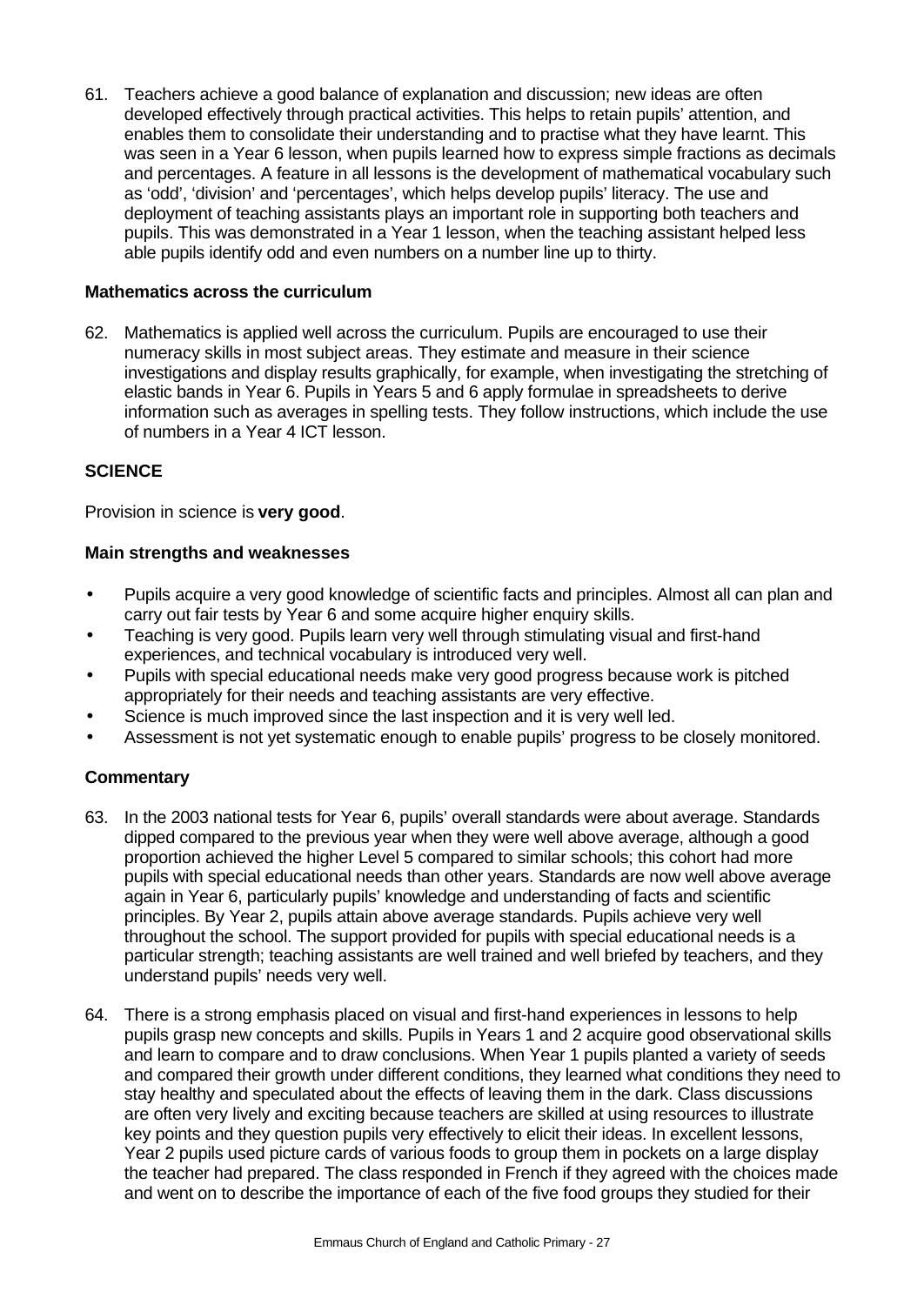health, for example, that protein is important for growth and dairy foods for strong bones and teeth.

- 65. Pupils build on their knowledge and skills in later years very well; Year 3 apply their skills to plan fair tests and gain insights into water transport in plants through their investigations. By Year 5, virtually all pupils can independently plan a fair test when investigating. They understood the need for a control experiment when investigating the causes of condensation as part of their work on changes of state. Their teacher used resources such as cartoons of pupils' ideas of what causes condensation to stimulate debate. Time-lapse photography on the computer projector and whiteboard illustrated key points in the closing sequence of this very good lesson.
- 66. Year 6 pupils have a very good grasp of particle theory and apply it accurately to describe features of solids, liquids and gases; the more able explain what happens when water melts or boils in particle terms. They distinguish features of physical and chemical changes and can describe signs of chemical change such as their irreversibility, colour changes or bubbles produced. Pupils' scientific enquiry skills are developed well. Virtually all can plan and carry out fair tests and some show higher skills such as repeating measures to check their reliability, although more emphasis on this aspect of pupils' enquiry skills would encourage pupils to routinely consider what improvements they could make to their working methods.
- 67. Teaching is very good; some is excellent. Lessons are very carefully planned to be stimulating and matched to pupils' abilities. Teachers have very good subject knowledge that underpins their very clear explanations of scientific ideas and their very good questioning skills. Technical vocabulary is given due emphasis, for example, Year 4 pupils studying characteristics of living things use terms such as 'nutrition' and 'sensitive'. Marking is very good; pupils receive much guidance on areas on which to improve. Teachers use ICT resources very well to illustrate key points and to enable pupils to research and present their work in projects, for example, about the solar system in Year 5. However, sensors and data-loggers are not used as much as they could be in investigations because some staff have not yet been trained.
- 68. Standards have risen substantially since the last inspection, especially in pupils' enquiry skills, and teaching quality is also better. The subject is led and managed very well by an experienced and knowledgeable co-ordinator. Teaching is monitored and supported in a variety of ways and resources are very good. Pupils' work is reviewed and their responses to standard tests analysed, but assessment methods are not yet systematic enough to enable the school to track pupils' achievements closely. The school is involved in a national trial of new science assessment materials from next term and improving this weakness is a current priority.

# **INFORMATION AND COMMUNICATION TECHNOLOGY**

Provision in information and communication technology is **good**.

# **Main strengths and weaknesses**

- Pupils acquire good skills in a range of contexts and applications because teaching is good and some, very good. Teachers have good ICT competence.
- The curriculum is innovative and very well planned to support and quide teachers.
- There are too few computers in classrooms and in the ICT suite to enable pupils to apply their ICT skills in subjects enough to help raise standards.
- Teachers use resources such as computer projectors, whiteboards and the ICT suite very effectively; discussions and questioning are very lively and pupils learn well.
- The subject is very well led by a skilled and knowledgeable co-ordinator; there has been very good improvement since the last inspection.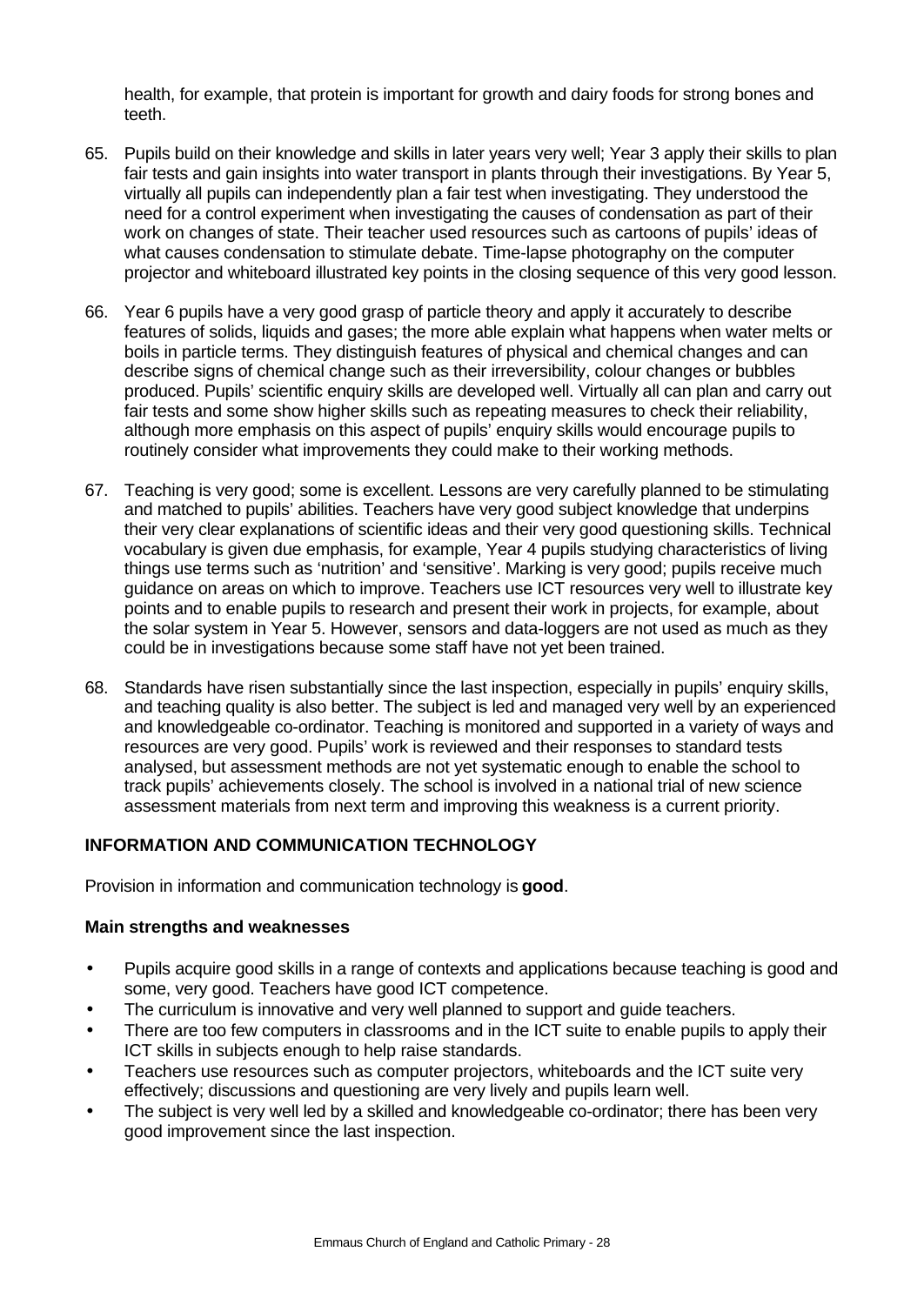# **Commentary**

- 69. Pupils acquire above average standards in their basic ICT skills across a range of contexts and applications by Year 6. Standards in Year 2 are broadly average. Pupils achieve well and some very well, particularly those in later Years 5 and 6 where some teaching is very effective. The curriculum is very well planned to cover a broad range of ICT contexts and uses. Activities are linked into the scheme in a very innovative way that is helping all teachers to plan lessons effectively. As a result, pupils in parallel classes have similar experiences and teachers are very well informed of appropriate resources and activities available to them.
- 70. Pupils in Year 1 use computers to display information in pictograms, for example, of the number of pupils making different types of fruit drinks in the design and technology tasks. By Year 2, they learn to programme a floor robot to move towards treasure on a map; these pupils quickly learned the basic principles as a result of their teachers' imaginative teaching methods that engaged all pupils in the activities provided. The more able could instruct the robot to follow a prescribed route to the treasure. Teachers use resources in classrooms to teach new skills very well, especially computer projectors and whiteboards. A feature of the teaching is the way pupils are encouraged to come to the front to demonstrate the next steps they have suggested when learning new skills. Teaching assistants are also well trained and competent in their ICT skills so that the limited numbers of computers in classrooms are used effectively by pupils to consolidate what they have learned.
- 71. Teachers make very effective use of the limited resources available in the ICT suite and pupils develop good skills as a result. Year 5 pupils produced a database teaching resource for other pupils about the solar system, drawing on their recent science topic work. They drafted very lively and well-illustrated pages for each planet and the moon, combining text and animation, and programmed a set of instructions to enable the user to access the information they want by pressing the appropriate button on their front page. These projects also included a quiz that was programmed to respond to the answers given to questions as 'well done' or 'try again'. Some pupils showed very high skills when programming the instructions for their quiz. Such well-developed skills come about because some teachers have very good ICT skills that underpin their effective instruction and good questioning to encourage pupils to suggest their own ideas. By Year 6, pupils acquire good skills across a broad range of contexts. They use formulae within spreadsheets to derive information such as average scores in class spelling tests. They also combine text, graphics, sound and animation to create lively presentations that take account of their audience.
- 72. Teaching and learning are good; some very good and excellent teaching was seen. Teachers plan very well to make the best use of the available resources and most have very good ICT skills. Pupils are very well managed in the ICT suite and closely monitored to ensure that all can progress and barriers to their learning are resolved. Pupils are much enthused by the lively contexts for their work and do much to support each other; relationships are very good.
- 73. Progress since the last inspection when ICT provision was a key weakness has been very good. Standards have risen and the curriculum much improved. The subject co-ordinator is very skilled and leads the subject very well. He provides an excellent role model for others in his teaching of ICT skills and has been very innovative with the school's scheme of work to ensure that all staff are well supported when planning lessons. While pupils' work is reviewed, their skills are not yet assessed or their progress monitored systematically as they move through the school; this is a current priority in the subject's action plan.

# **Information and communication technology across the curriculum**

74. Teachers take many opportunities to link the teaching of basic skills in ICT to pupils' work in subjects. Pupils throughout the school use the Internet to research information and they draft and redraft work to create presentations linked to their learning subjects. They also use sensors and data-loggers to gather information in science investigations, although this could be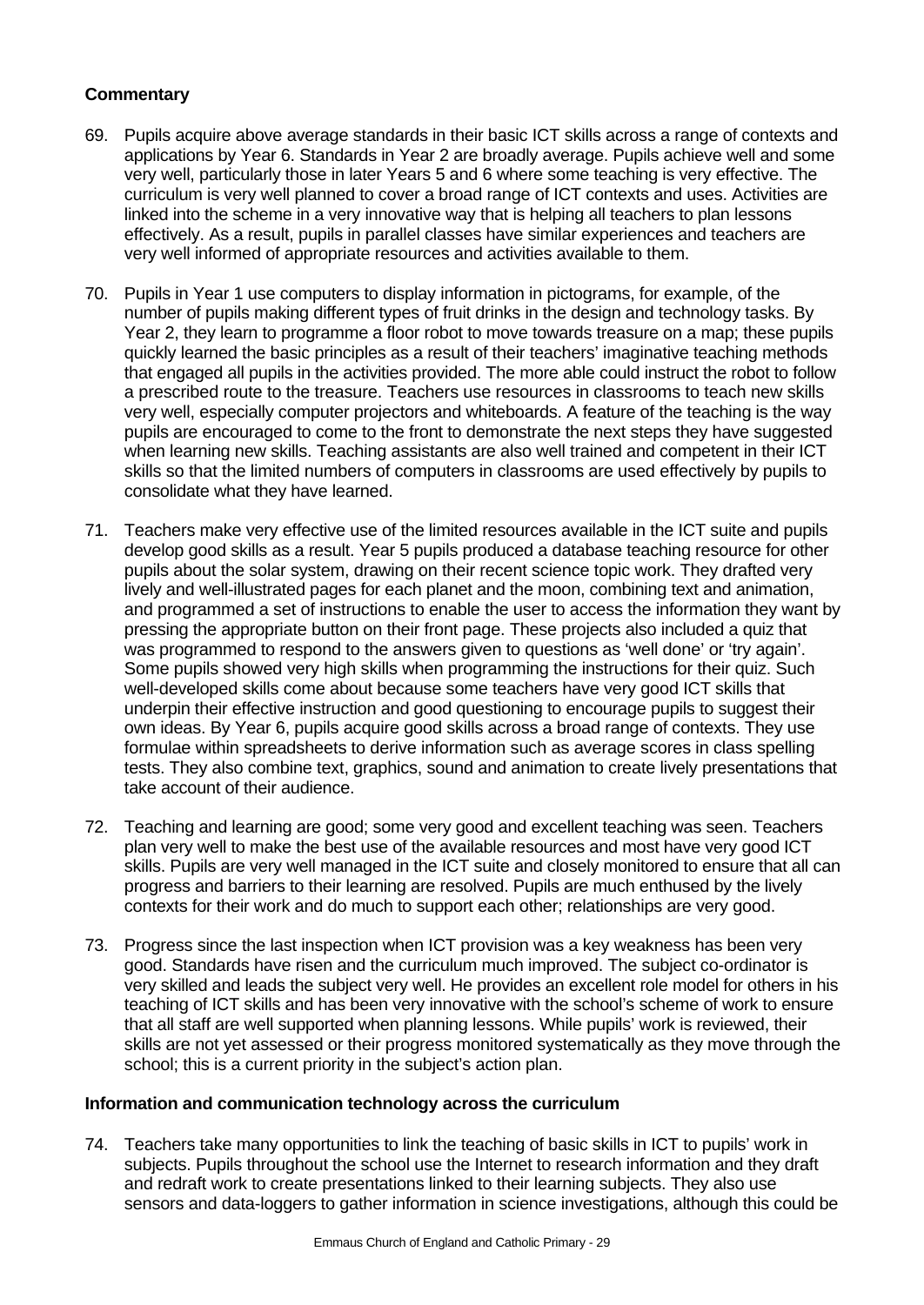developed further with more training for staff. However, the lack of computers in classrooms and in the ICT suite constrains the extent to which pupils can apply their good skills within subjects and the pace at which they work; a weakness the school is keen to address when additional facilities become available later this year.

# **HUMANITIES**

History was inspected in full and is reported below. Religious education was not inspected. Geography was sampled. No lessons in geography were seen, however, inspectors spoke to teachers and pupils about the subject and looked at planning and pupils' work. From this information, pupils are reaching average standards in geography by the end of Years 2 and 6 and are covering the requirements of the curriculum. Standards are similar to those at the last inspection, but planning and resources have improved. Leadership and management are good; the co-ordinator is monitoring the teaching and learning and is aware of strengths and weaknesses in provision. Geography is often taught through a good range of visits and linked with other subjects, and this is helping to broaden and enrich the curriculum. In particular, literacy and numeracy skills are incorporated well into many lessons, with examples of some good written research into different climates in Year 3 and well-produced graphs of rainfall patterns in Year 4.

# **History**

Provision in history is **good.**

# **Main strengths and weaknesses**

- Pupils achieve well by the end of Year 6.
- Teaching quality is good; effective use is made of resources and visits to motivate pupils.
- The leadership and management have successfully improved provision since the last inspection.
- Pupils are not using their literacy skills enough in Years 3 to 6.
- ICT is used more widely than it was at the last inspection.

- 75. Standards are broadly in line with national expectations by the end of Years 2 and 6. Pupils are achieving well in relation to their below average starting point. The teaching and learning are good and have improved since the last inspection. This is because there is a scheme of work now to guide teachers with their planning. Resources have also improved and there is a good focus on visits to interest pupils and to bring the subject alive. Pupils are gaining a satisfactory knowledge and understanding of the key events in past societies and how people lived. In Year 2, for example, after a visit to Wigan Pier to learn about education in Victorian times, the pupils held their own 'Victorian school day' in the classroom. Although most pupils in Year 2 in their historical enquiry are at the stage of answering questions about the past from simple observations, a few of the more able pupils are beginning to consider the reasons why, for example, slates were used for writing and not paper. However, in some lessons, teachers' questions are sometimes not challenging enough to help raise standards further, especially for the more able pupils.
- 76. At the last inspection there was too much focus on completing comprehension exercises and copying work from books. With more resources and visits now, there are more occasions provided for pupils to carry out research, using books and ICT. Pupils in Year 4 prepared a very good ICT presentation on the Anglo-Saxons, which showed evidence of a good depth of research and interpretation of history. However, some work in Years 3 to 6 is still too dependent on completing comprehension exercises with too few opportunities for pupils to write more widely in order to extend their skills in both English and history. Worthwhile links are often made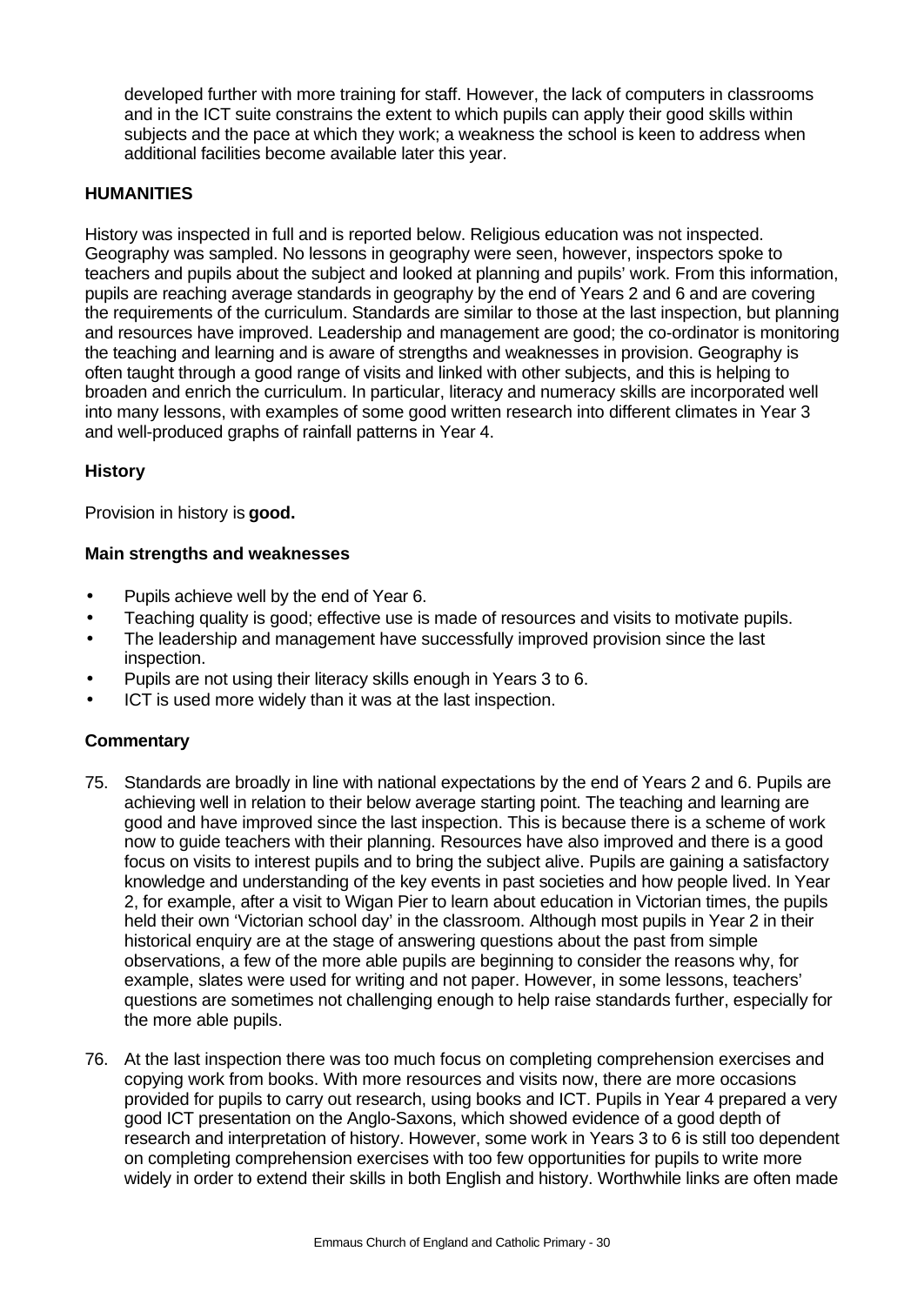with other subjects and in particular there are good opportunities to listen to different periods of music. This has been very beneficial in enriching the curriculum of both history and music.

77. The leadership and management of the subject are good. The co-ordinator has tackled most of the weaknesses from the last inspection well and through her monitoring of the teaching and learning has recognised some shortages in resources and a weakness in assessment. The teaching, learning and achievement have already improved with better resources. Assessment is currently being reviewed to make it more effective in guiding the teaching and learning.

# **CREATIVE, AESTHETIC, PRACTICAL AND PHYSICAL SUBJECTS**

Art and design and music were inspected in full and are reported below. Design and technology and physical education were not inspected.

#### **Art and design**

Provision in art and design is **good.**

#### **Main strengths and weaknesses:**

- Pupils achieve well. Standards are above average in Year 6.
- Teaching and learning are good, developing in particular pupils' skills in evaluating and refining their work.
- Pupils participate in a good range of enrichment activities with interest and enthusiasm.
- Curriculum leadership is good, showing vision to raise standards and the management skills to make this happen.

- 78. There has been good improvement since the last inspection. Standards have risen from average then to above average by the end of Year 6. Pupils' achievement is good; their standards on entry to the school are below average. Pupils of all abilities, including those with special educational needs, achieve well in the development of their skills and knowledge as they move through the school. This reflects the good quality of teaching that they receive and the emphasis the school places on the subject.
- 79. No lessons were observed in Years 1 and 2, but samples of drawings, paintings and threedimensional masks on display were of a good standard. Pupils show increasing control and attention to detail in their work, suggesting growing confidence. Examples of work inspired by a Picasso painting, for example, showed that Year 2 pupils had given much thought to colour contrasts and economy of line. They had been unafraid to use the available space to express themselves boldly.
- 80. Teachers' knowledge of art and design and the use of discussion are major factors contributing to good teaching and learning. In a very good lesson in Year 5, the teacher used a computer projector to provide vivid reproductions of two similarly themed paintings by Hokusai. His probing questions intrigued the class to search hard for the subtle differences to which he alluded. He only revealed them, with almost perfect timing, when pupils were nearly frustrated and on the point of giving up. They excitedly shared their reactions with each other; their discoveries showing clearly in the stylised prints they later produced.
- 81. Discussion does not always touch pupils' emotions to the same extent, but throughout the school all lessons end with 'gallery time' where pupils comment on their own and others' work. Out of courtesy only the strengths in classmates' work may be highlighted, but it is in order to identify deficiencies in one's own. This approach contributes to the good level of appreciation shown by older pupils. By Year 6, pupils do not simply talk about, but actively evaluate, their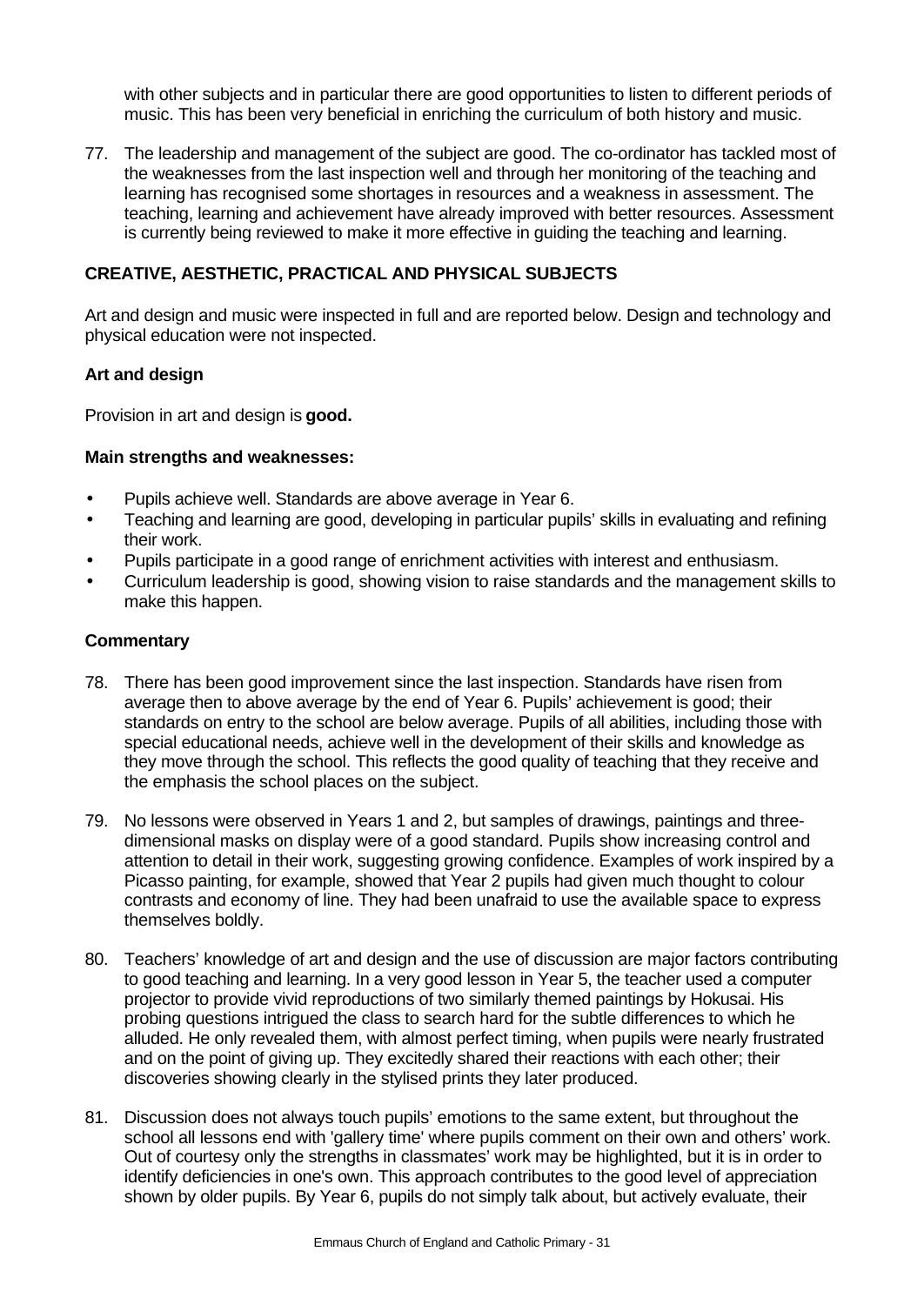own and classmates' approaches. Their very good literacy skills enable all pupils to explain their intentions clearly, the majority taking this aspect deeper to include the concepts of vision and meaning. For example, in creating models to represent moving figures one pupil chose to portray someone meditating, showing her imaginative desire to capture something beyond the mere physical.

- 82. The pupils are introduced to a good range of different art and artists of various cultures and they explore a wide range of materials and techniques. Resources are good, although pottery and sculpture must rely on cold-setting materials as there is no kiln. These are effectively managed so that pupils of all abilities and backgrounds can achieve well. ICT is used effectively to support learning in the subject through the use of digital cameras, interactive whiteboards and projectors as well as painting and drawing programs. Extra-curricular enrichment contributes very well to the development of pupils' interest and skills in the subject. Visiting and at times resident artists have shared their skills and run workshops. There is an after-school art club for Year 2 pupils, run by the subject leader. Many pupils attend the club and enjoy learning new skills. This provision is due to be extended to other years.
- 83. Subject leadership is good. The co-ordinator, an artist herself, has a clear vision of how standards can be raised further and is currently preparing a school bid for the Arts Mark Award. Lessons are monitored regularly, leading to after-school training sessions for staff to improve their own skills so they may teach more effectively. New assessment systems are being trialled to give pupils more focused feedback than the nationally recognised statements of outcome currently used and to achieve greater consistency in assessment.

# **Music**

Provision in music is **good.**

# **Main strengths and weaknesses**

- Pupils enjoy music and achieve very well by the end of Year 6.
- Although teaching is good overall, pupils are not always challenged enough in the class teaching. Instrumental teaching is a considerable strength of the school.
- The co-ordinator leads and manages the subject well and significantly enriches provision for pupils in the choir and orchestra.
- There is considerable enhancement of the curriculum in music through performances.

- 84. Standards by the end of Year 2 are average and above average by the end of Year 6. Achievement is good overall. It is satisfactory in Years 1 and 2 and very good in Years 3-6. The older pupils in school are achieving particularly well because many receive additional time for music in very good instrumental teaching and extra-curricular activities. This raises standards and enriches provision. Nearly half the pupils in Years 3-6 are learning a musical instrument. Many play in the orchestra and sing in the choir. A significant number of instrumentalists have been named as gifted and talented pupils and their standards are often high.
- 85. The teaching and learning are good overall and have been maintained since the last inspection. Teachers in class lessons give pupils a balanced programme of musical experiences and there are good opportunities to compose and sing together. In a good lesson in Year 4, the pupils were challenged well to sing in two parts and to improve the pitch of their singing using the 'tonic sol-fa'. This lesson provided a good level of interest for pupils, especially when some demonstrated the structure of a scale on their instruments. Not all class teaching is as successful. Although lessons are well planned and the teaching is at least satisfactory, the singing, playing and appraisal of music do not always develop enough in lessons for pupils to make good progress. A few teachers lack sufficient expertise in the subject to use methods that challenge pupils to learn well. This was a weakness at the last inspection and has not been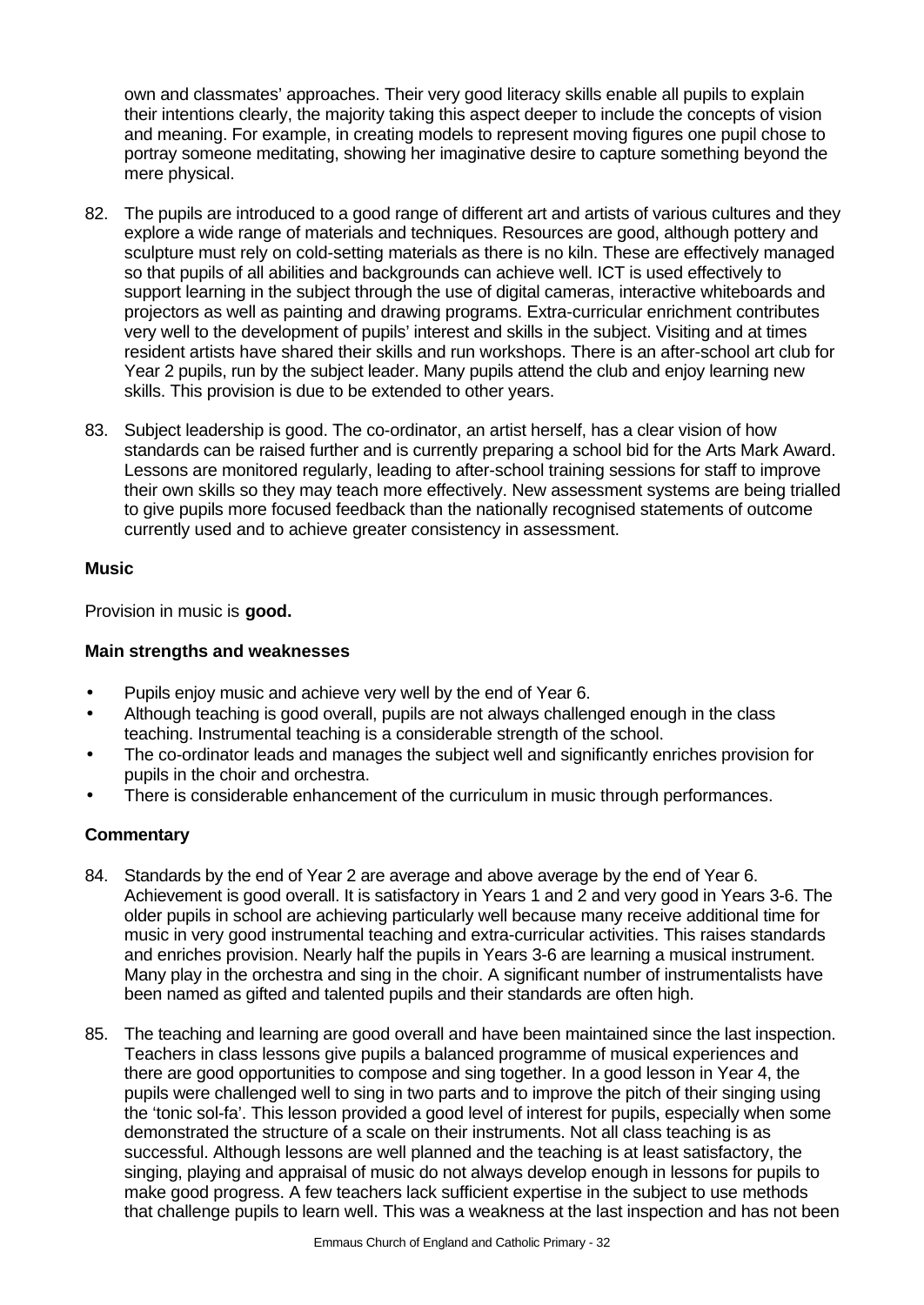fully addressed yet. The co-ordinator is fully aware that some teachers require more support and training, but there has been limited time for monitoring and support, although this is planned for in the school's development plan. Assessment is also an area for further development.

86. The leadership and management are good. The co-ordinator is a very skilled musician and her input into leading the orchestra and choir has been very effective in raising standards and achievement. Pupils gain a lot of pleasure and self-esteem by playing together and there are many worthwhile opportunities to enrich their learning further through performances in school and nearby. The musical links with the local community are very strong. One of many examples was a highlight when the choir performed with a professional orchestra at a local stately home. These visits and performances greatly enhance pupils' spiritual, moral, social and cultural development.

# **PERSONAL, SOCIAL AND HEALTH EDUCATION AND CITIZENSHIP**

Personal, social and health education was sampled. Two 'circle time' sessions were observed, elements of this area of learning observed in other lessons and discussions held with the coordinator.

- 87. The school's ethos strongly promotes in all pupils, a respect for others and for themselves and it makes a very good contribution to their personal development and self-esteem. The school's personal, social and health education is planned as an integral part of the school's curriculum. In science lessons, pupils in Year 2 learn about the importance of a balanced diet for their health. 'Circle time' and PSHE sessions during morning form time are very effective in encouraging pupils to reflect on their own and other people's lives. A good example is provided by pupils in Year 5 who reflected on the lives of Nelson Mandela and Martin Luther King in their struggles against racial discrimination. They were repulsed by stories of apartheid and prayed that "all people are respected for what they are and not according to the colour of their skin". Year 3 pupils bring in their 'special gifts from special people' and talk about the special people in their lives.
- 88. Day-to-day teaching contributes much to pupils' progress in personal and social education. Pupils are encouraged to express their ideas and opinions in lessons; they listen to and learn from each other. Pupils in each class from Years 2 to 6 elect representatives to the school council where aspects of school life are discussed and proposals made, such as ways of promoting the recycling of waste. They also help raise considerable funds for charities of their choosing. Some represent the school at the city's schools' parliament. Opportunities such as these contribute much to pupils' sense of community and citizenship.
- 89. The school augments its provision through visits and visiting speakers from the local community. For example, parental volunteers lead very useful 'kerb craft' sessions outside the school with Year 2 pupils to increase their awareness of personal safety and observational skills.